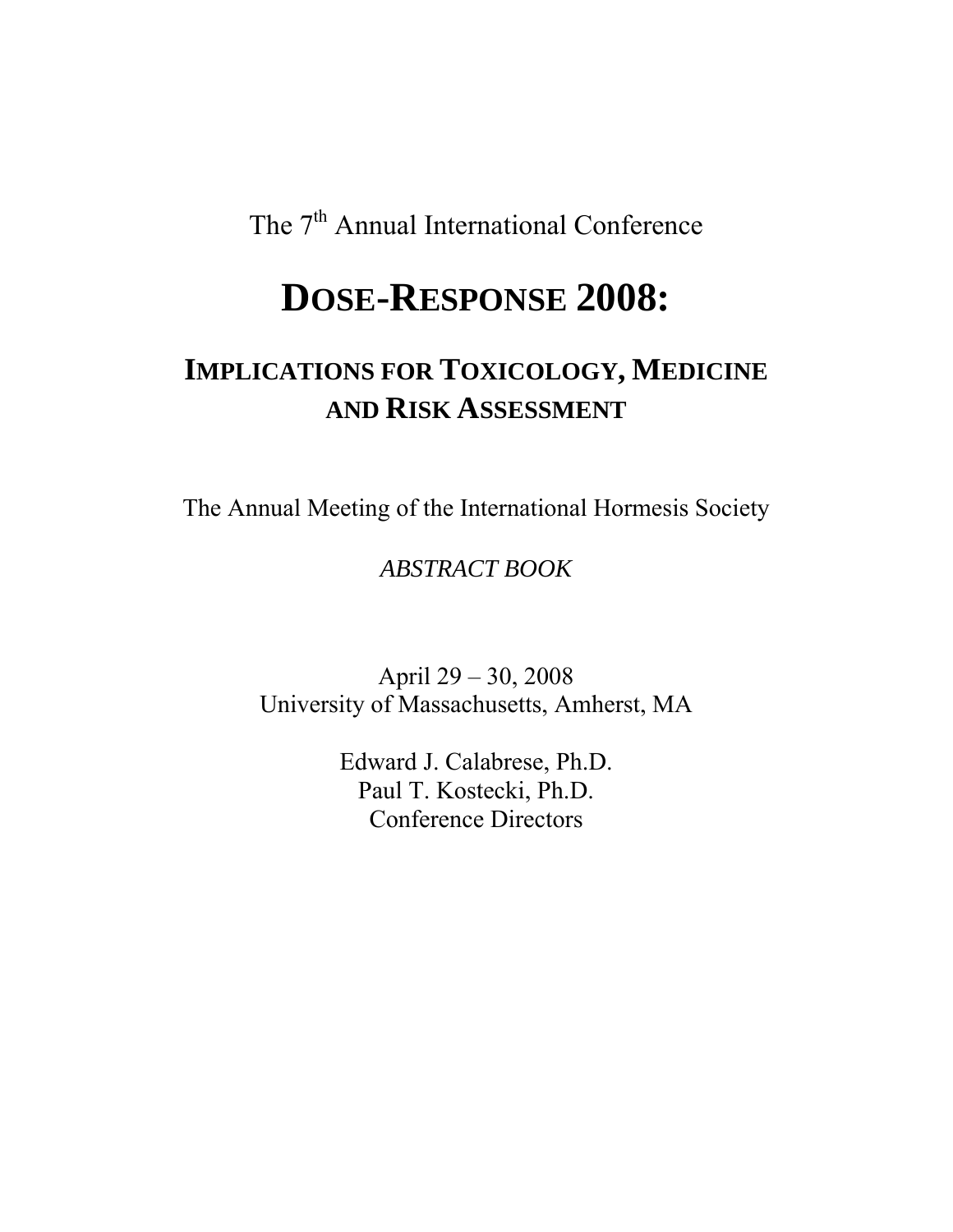# **TABLE OF CONTENTS**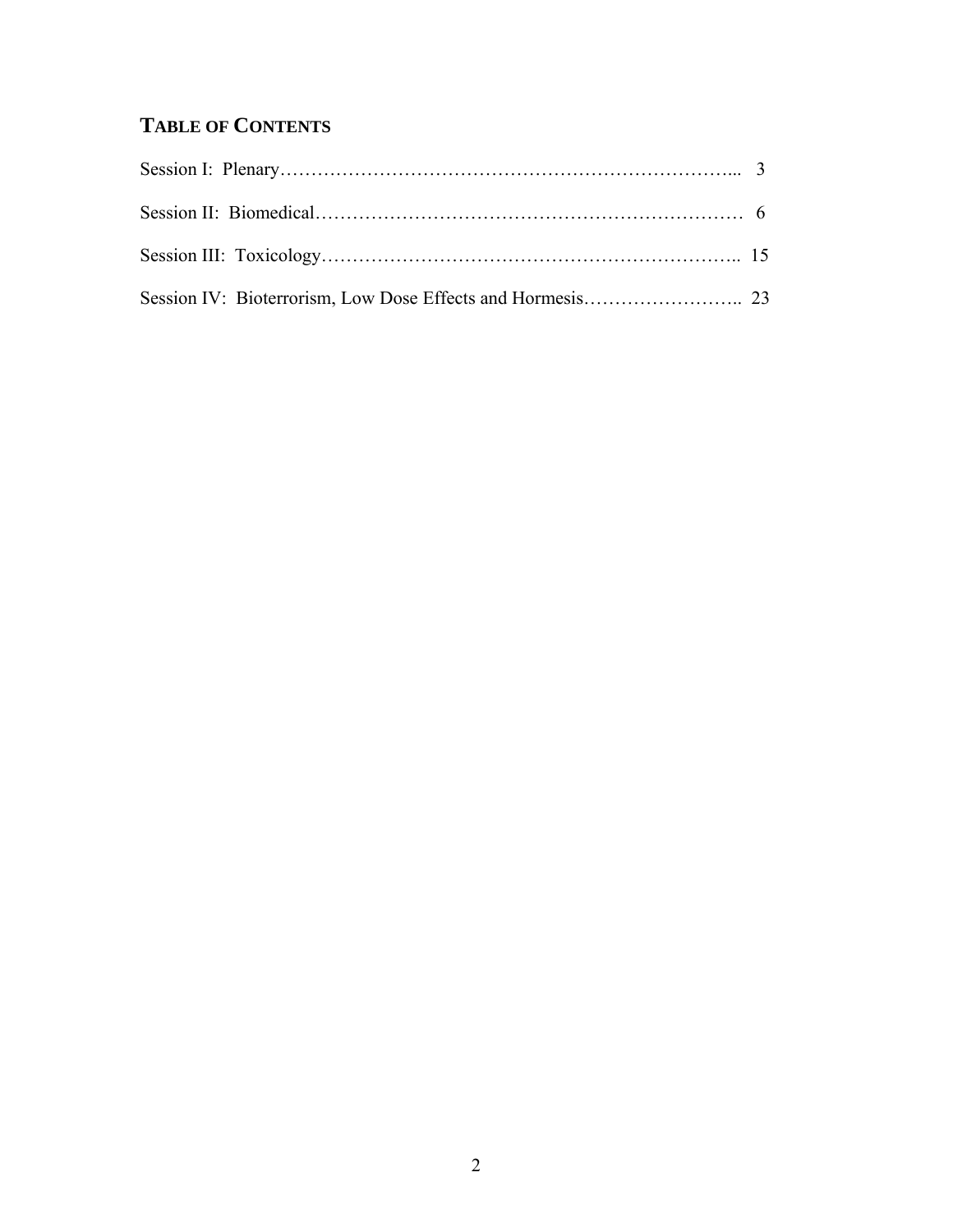# **PLENARY SESSION**

# **A PERSPECTIVE ON THE SCIENTIFIC, PHILOSOPHICAL, AND POLICY DIMENSIONS OF HORMESIS**

*George R..Hoffmann, College of the Holy Cross, Worcester, MA* 

#### **SUPEROXIDE DISMUTASE AND BELL-SHAPED DOSE RESPONSE CURVES**

*Joe M. McCord, University of Colorado Denver Health Sciences Center, Denver, CO*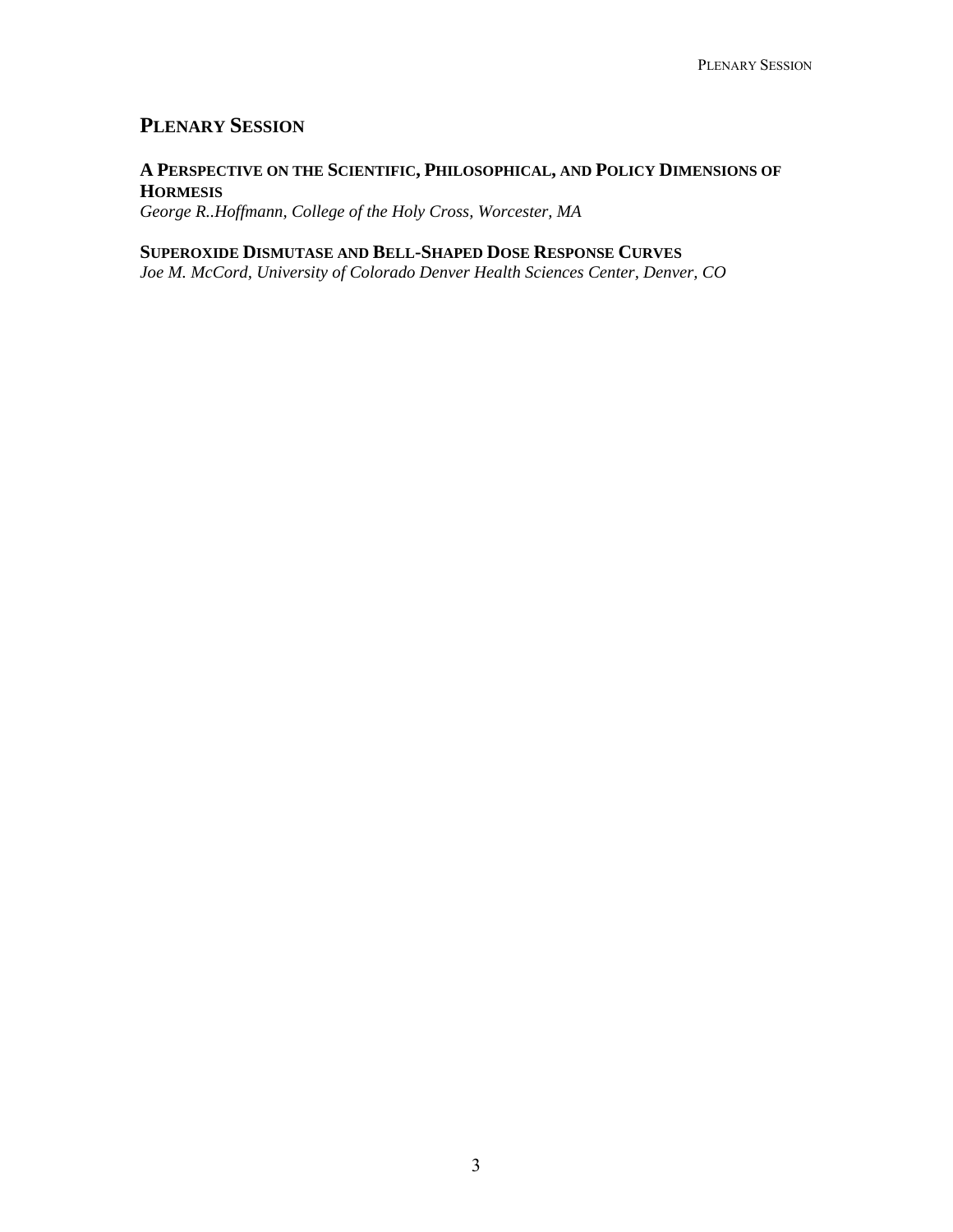#### **A PERSPECTIVE ON THE SCIENTIFIC, PHILOSOPHICAL, AND POLICY DIMENSIONS OF HORMESIS**

*George R..Hoffmann, College of the Holy Cross, Department of Biology, 1 College Street, Worcester, MA 01610, Tel: 508-793-3416, Fax: 508-793-2696, Email: ghoffmann@holycross.edu* 

The hormesis concept has broad implications for biology and the biomedical sciences. This perspective on hormesis concentrates on toxicology and toxicological risk assessment and secondarily explores implications for other fields. It considers the varied manifestations of hormesis in the context of a broad family of biological stress responses. Evidence for hormesis is reviewed, and the hormesis model for dose-response relationships is contrasted with more widely accepted dose-response models in toxicology: a linear nonthreshold (LNT) model for mutagenesis and carcinogenesis, and a threshold model for most other toxicologic effects. Scientific, philosophical, and political objections to the hormesis concept are explored, and complications in the hormesis concept are analyzed. The perspective concludes with an opinion on the current state of hormesis, challenges that the hormesis model poses for risk assessment, and problems requiring further analysis.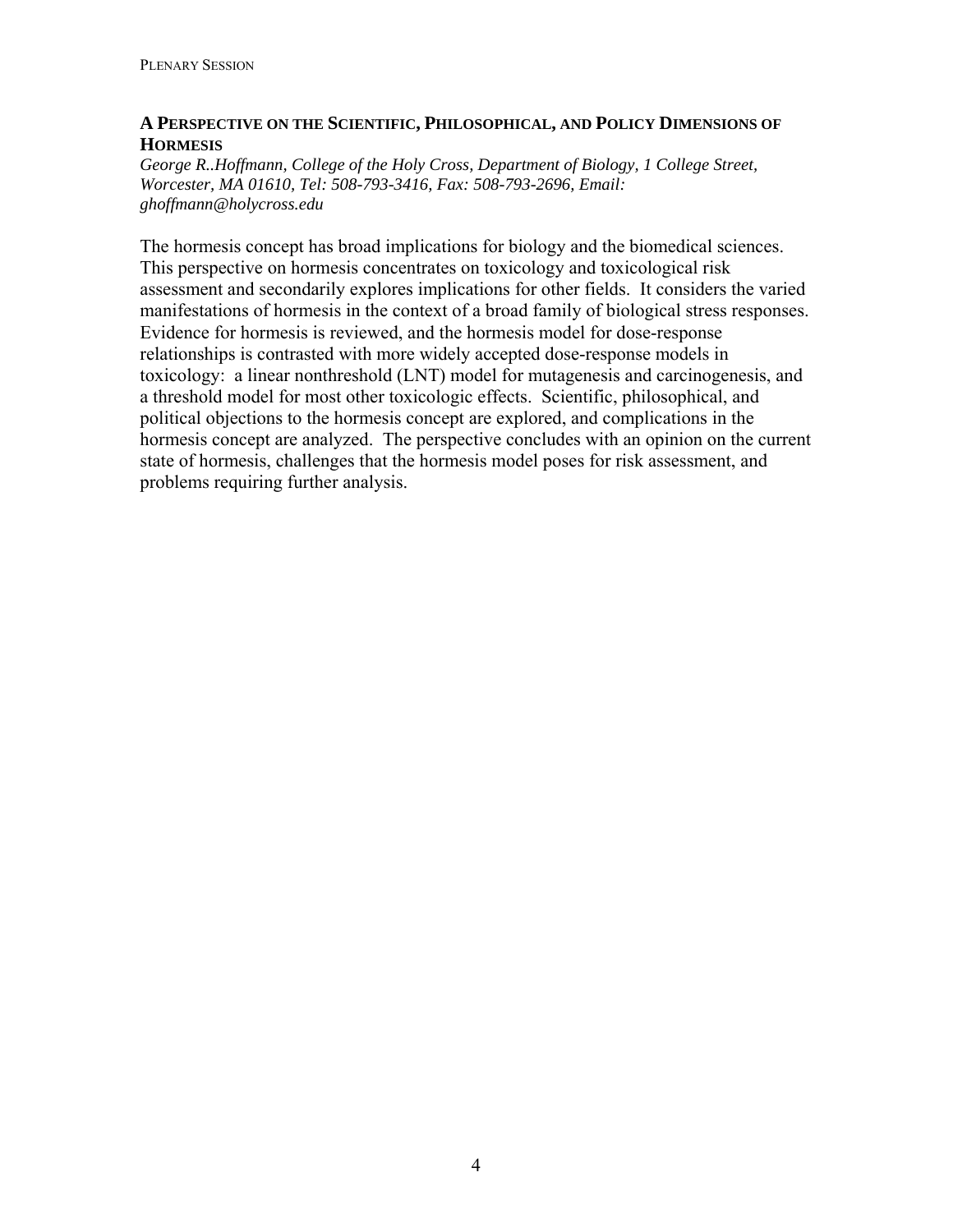#### **SUPEROXIDE DISMUTASE AND BELL-SHAPED DOSE RESPONSE CURVES**

*Joe M. McCord, University of Colorado Denver Health Sciences Center, 4200 E. Ninth Ave., Denver, CO, 80246, Tel: 303 315-6257, Fax: 303 315-0470, Email: [joe.mccord@uchsc.edu](mailto:joe.mccord@uchsc.edu)*

For forty years we have known that cellular metabolism generates the superoxide free radical,  $O_2$ <sup>-</sup>, that the radical is cytotoxic, and that a family of enzymes called superoxide dismutases (SOD) protects us from the radical by catalyzing its conversion to oxygen and hydrogen peroxide. Furthermore, radical production has been shown to increase in a wide variety of pathological states, especially involving inflammation or ischemic injury. Most of the literature has described systems wherein added or over expressed SOD produced beneficial effects, yet certain applications were evident where SOD was detrimental, exacerbating cell injury or death. When broad dose-response studies were finally possible in a model of reperfusion injury in an isolated heart model, hormesis became clear. We propose that the mechanisms underlying the hormesis are related to the paradoxical abilities of the superoxide radical to serve as both an initiator and a terminator of the free radical-mediated chain reaction that results in lipid peroxidation. Lipid peroxidation is a universal feature of oxidative stress, causing loss of cellular structure and function. Under any given conditions, the optimal concentration of SOD is that which decreases chain *initiation* without elimination of the chain *termination* properties of the radical, resulting in a minimum of net lipid peroxidation. Mathematical modeling of this hypothesis yields predictions fully consistent with observed laboratory data.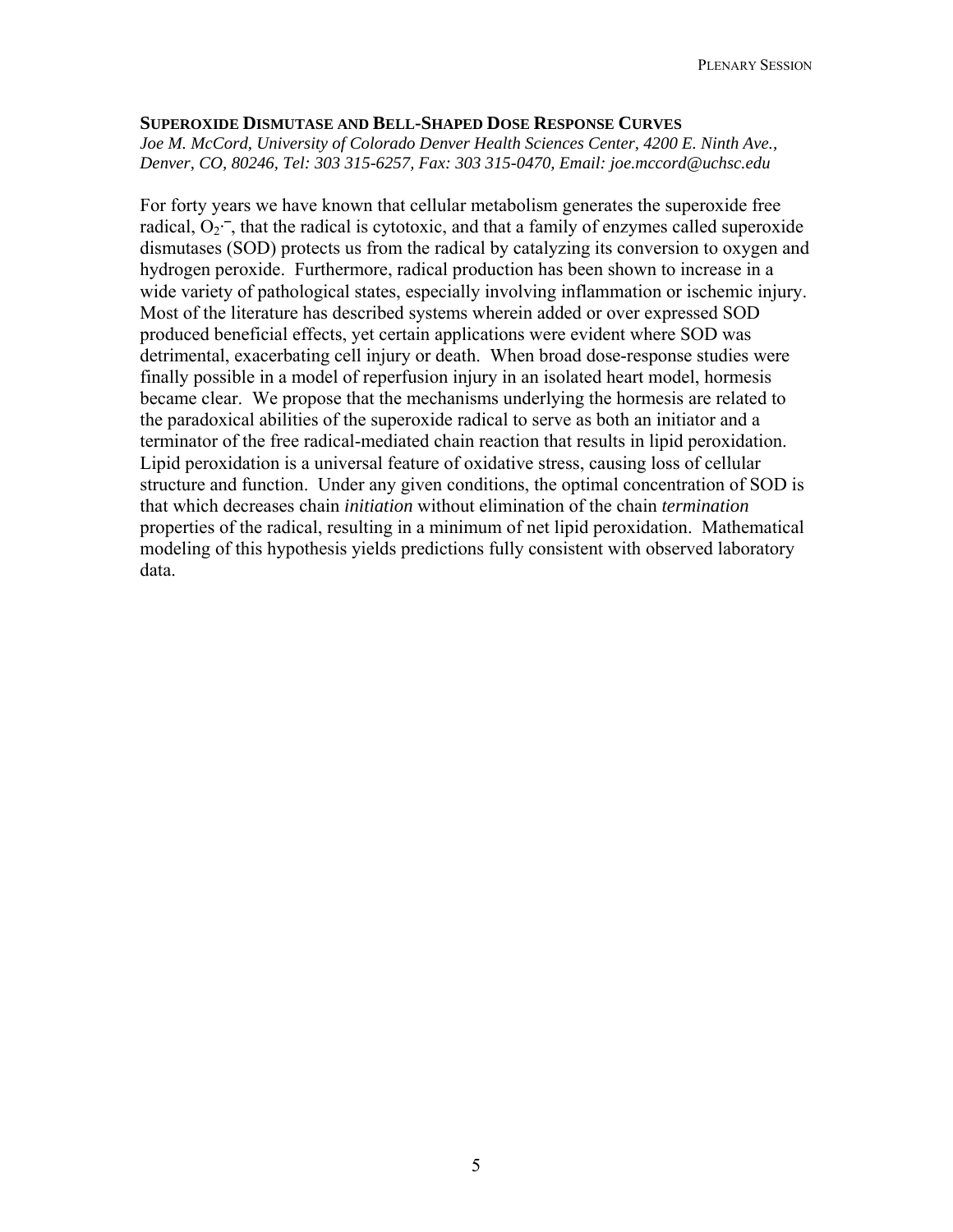# **BIOMEDICAL SESSION**

# **INDUCTION OF THE REDOX PROTEIN THIOREDOXIN MEDIATING THE HORMETIC RESPONSE OF PRECONDITIONING-INDUCED NEUROPROTECTION.**

C*huang C. Chiueh, Chien Y. Huang and Kai C. Chang, Taipei Medical University , Taipei City, Taiwan* 

# **HEME OXYGENASE-1 AND CARBON MONOXIDE AS NOVEL ANTI-INFLAMMATORY MOLECULES**

*Leo E. Otterbein and Beek Yoke Chin, Harvard Medical School, Boston, MA* 

# **MILD HEAT STRESS SLOWS DOWN AGING, INCREASES WOUND HEALING, AND**

**ENHANCES ANGIOGENESIS IN HUMAN CELLS**  *Suresh Rattan, University of Aarhus, Denmark* 

#### **A SUMMARY OF DOSE-RESPONSE MODELS AND ESTIMATION IN DEVELOPMENTAL TOXICITY STUDIES**

*Daniel L. Hunt, St. Jude Children's Research Hospital, Memphis, TN Shesh N. Rai, University of Louisville, Louisville, KY Chin-Shang Li, University of California, Davis, CA* 

# **SEPARATING STIMULANT AND IMPAIRING FUNCTIONS IN HORMETIC PROFILES WITH INDEPENDENT COMPONENT ANALYSIS (ICA)**

*David B. Newlin, RTI International, Baltimore, MD Phillip A. Regalia, Catholic University of America, Washington DC Edward J. Calabrese, University of Massachusetts, Amherst, MA* 

## **HORMETIC AND NON-HORMETIC DOSE-RESPONSES IN EMOTIONAL NEUROSCIENCE**

*David M. Diamond, University of South Florida, Tampa, FL Philip R. Zoladz, University of South Florida, Tanmpa, FL* 

**IS POSSIBLE FOR LDR ABLE TO INDUCE HORMETIC EFFECT ON NORMAL CELL GROWTH, BUT NOT HUMAN TUMOR CELL GROWTH? CLINICAL IMPLICATION**

*Lu Cai, University of Louisville School of Medicine, Louisville, Kentucky* 

## **GENETIC DISSECTION OF HORMESIS: PONCE D'ELEGANS**

*Thomas E. Johnson, University of Colorado at Boulder, Boulder, CO*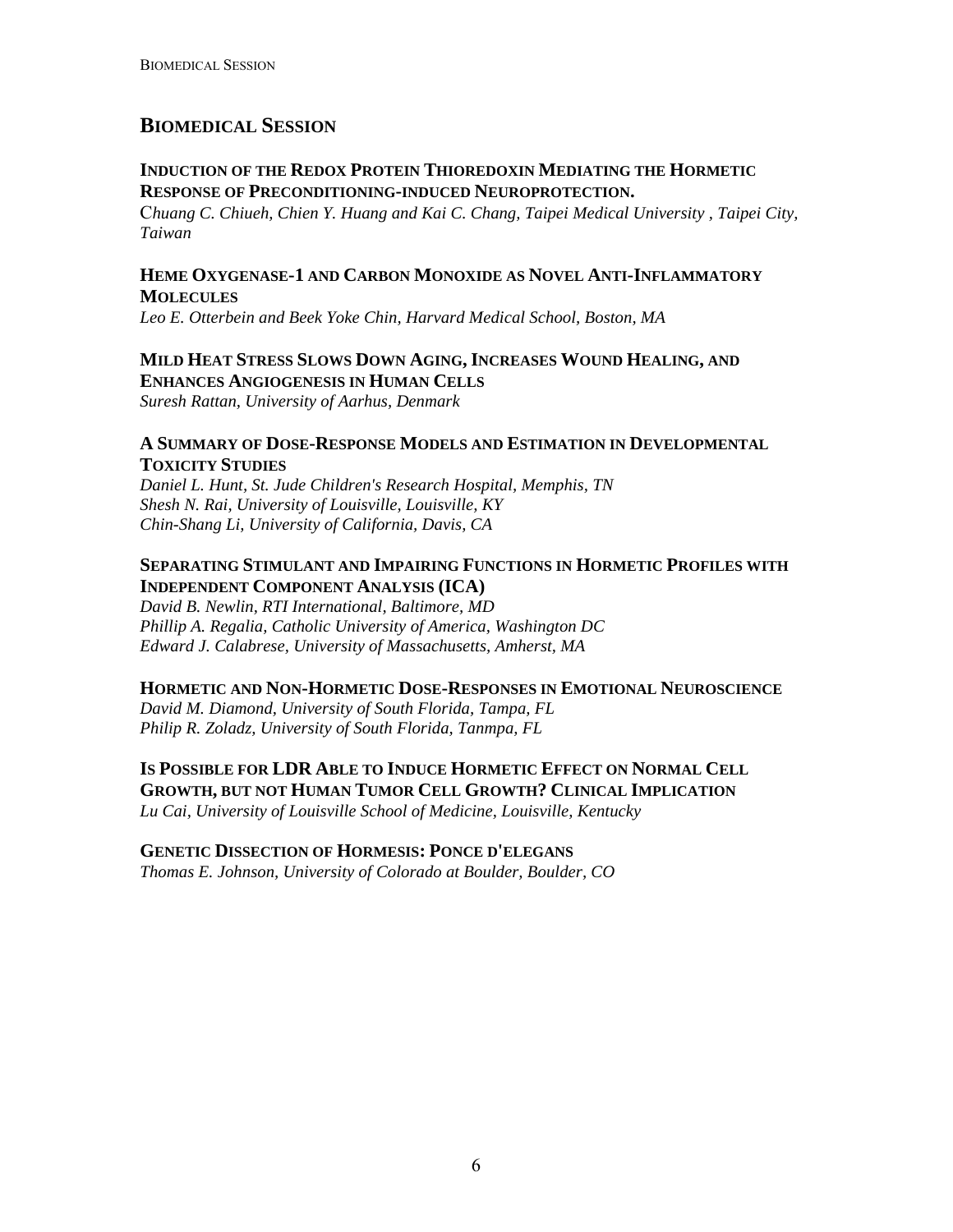#### **INDUCTION OF THE REDOX PROTEIN THIOREDOXIN MEDIATING THE HORMETIC RESPONSE OF PRECONDITIONING-INDUCED NEUROPROTECTION**

C*huang C. Chiueh, Chien Y. Huang and Kai C. Chang, Taipei Medical University, School of Pharmacy and Center for Brain and Aging, 250 Wu-Hsing Street, Taipei, Taiwan, Tel: 886-22- 736-1661, ext. 6119, Email: [Chiueh@tmu.edu.tw](mailto:Chiueh@tmu.edu.tw)*

The dose-response effects of experimental hormesis can be evaluated both in vivo and in vitro. A mild and brief ischemic preconditioning stress induces hormetic responses leading to cytoprotection of myocardial cells and brain neurons against subsequent prolonged lethal ischemic stress in vivo. It has been difficult to investigate molecular mechanisms underlying hormesis in animals; ischemic preconditioning is known to induce heat shock proteins in vivo. For studying the hormesis-induced neuroprotection a preconditioning human SH-SY5Y cell model was developed in our laboratory for searching key molecules which may mediate adaptive responses and cross resistance in hormesis. A brief preconditioning stress produced by a non-lethal 2-hr serum deprivation protects SH-SY5Y cells against cell death caused by a 24-hr serum deprivation. This preconditioning-induced neuroprotective response is mediated by the NO/cGMP/PKG signaling pathway leading to the delay expression of the redox protein thioredoxin (Trx). Serum deprivation- induced preconditioning hormesis also suppresses mitochondriadependent apoptosis caused by not only 24-hr serum deprivation but also the administration of 1-methyl-4-phenyl-pyridinium ion (MPP+) neurotoxin. Ischemiapreconditioned cells are less vulnerable to MPP+-induced oxidative stress and neurotoxicity. Preconditioning- induced Trx may regulate hormetic response in neuroprotection since it can be blocked by the inhibition of Trx redox cycling and also by the antisense that blocks Trx expression. In agreement with the neuroprotective effects of preconditioning-induced Trx the externally administered nanomolar Trx concentrationdependently inhibits the generation of reactive oxygen species, the release of cytochrome c and the proapoptotic caspases 9 and 3 all of which contribute to cell survival. Moreover, Trx also increases the expression of mitochondrial proteins such as antiapoptotic Bcl-2 and antioxidative MnSOD. In conclusion, preconditioning-induced NO/cGMP/PKG-dependent Trx expression may mediate the hormetic responses such as the survival of brain neurons and perhaps cross resistance against MPP+ neurotoxin.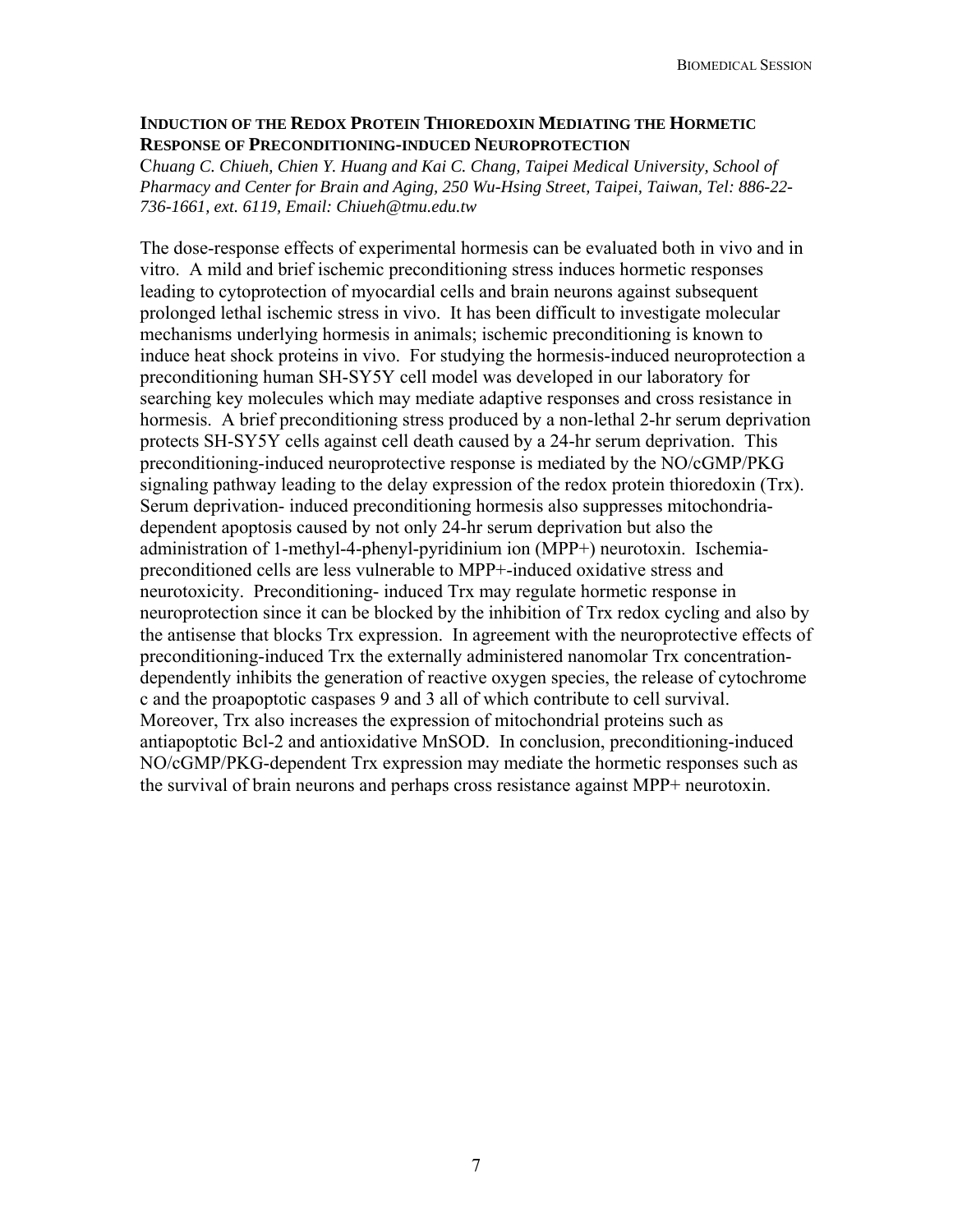## **HEME OXYGENASE-1 AND CARBON MONOXIDE AS NOVEL ANTI-INFLAMMATORY MOLECULES**

#### *Leo E. Otterbein and Beek Yoke Chin, Harvard Medical School, Beth Israel Deaconess Medical Center, Boston, Massachusetts 01915*

Carbon monoxide (CO) at low concentrations confers beneficial effects in several inflammatory disorders including ischemia-reperfusion injury (IRI) and pulmonary hypertension. The most salient feature of CO-mediated cytoprotection is the lack of both an archetypical inflammatory response and cell death. Little progress has been made in understanding how CO mediates these important functions. One of the important cellular targets of CO is the macrophage  $(m\phi)$ , a key innate modulator of the inflammatory response. We demonstrate that CO acts very rapidly on the mφ and induces stabilization of the transcription factor hypoxia inducible factor  $1\alpha$  (HIF1 $\alpha$ ), a potent oxidant stress response gene responsible for regulating gene expression involved in angiogenesis, metabolism, and survival. We demonstrate in vitro and in vivo in the lung that exposure to a low concentration of CO [250 ppm or 0.025%] resulted in a rapid and marked induction in HIF1 $\alpha$  stabilization. The ability of CO to increase HIF1 $\alpha$  activity is mediated in part by a highly significant and transient burst of reactive oxygen species (ROS) arising from the mitochondria. CO-mediated HIF1 $\alpha$  activity then leads to the induction and secretion of TGFβ, a potent anti-inflammatory cytokine. The induction of both HIF1 $\alpha$  and TGFB by CO were necessary to rescue mot from anoxia/reoxygenationinduced apoptosis and IRI in the lung. Blockade of HIF1a or TGFb abrogated COinduced protection. Taken together, these data provide the first insight into the earliest events elicited by CO that ensure cellular homeostasis. CO, acting at the site of injury targets the mφ to maintain a protective phenotype and as such, CO offers a powerful clinical alternative to prevent IRI as it enters clinical trials for solid organ transplantation.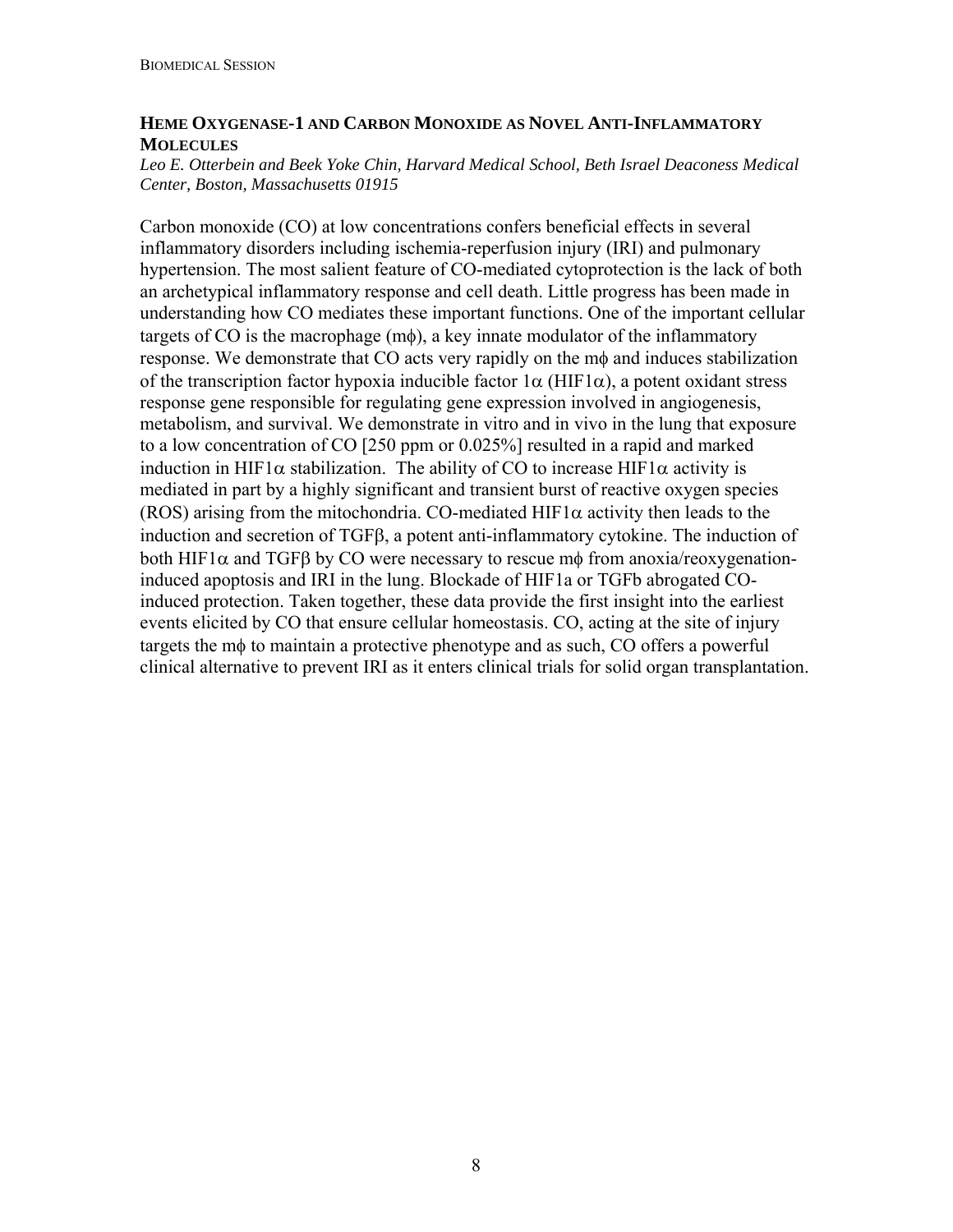#### **MILD HEAT STRESS SLOWS DOWN AGING, INCREASES WOUND HEALING, AND ENHANCES ANGIOGENESIS IN HUMAN CELLS**

*Suresh Rattan, Laboratory of Cellular Ageing, Department of Molecular Biology, University of Aarhus, Denmark, Telephone +45 8942 5034, Fax +45 8612 3178, Email: Rattan@mb.au.dk* 

Progressive accumulation of molecular damage and increased molecular heterogeneity are the main hallmarks of cellular aging. Inefficiency of the maintenance and repair systems is the main reason for the accumulation of molecular damage. Mild stressinduced hormesis appears to be an effective way for reducing the accumulation of molecular damage. Our studies have shown that repeated mild heat stress has anti-aging effects on growth and various other cellular and biochemical characteristics of normal human skin fibroblasts and keratinocytes undergoing aging *in vitro.* Human cells exposed to 41°C, for 1 hr twice a week, increased the basal levels of various chaperones, reduced the accumulation of oxidatively and glycoxidatively damaged proteins, stimulated proteasomal activities, improved cellular resistance to ethanol, hydrogen-peroxide and UV-B rays, enhanced the levels of various antioxidant enzymes, enhanced the activity and amounts of sodium-potassium pump, and increased the phosphorylation-mediated activities of various stress kinases. Furthermore, novel hormetic effects of mild heat stress on the wound healing capacity of skin fibroblasts and on the angiogenic ability of endothelial cells have been observed. A pre-exposure of cells to mild heat stress increased their wound healing capacity by more than 25% in an *in vitro* "scratch assay", as measured by the extent of cell migration and cell elongation. Similarly, mild heat stress at 41°C for 1 hr, but not severe heat stress at 42°C, increased the total tube length and total number of junctions by 30-60% and 10-14%, respectively, in human vascular endothelial cells. These data add to the ever growing body of evidence in support of the view that repeated mild stress-induced hormesis can be applied for the modulation, intervention and prevention of aging and age-related impairments and diseases.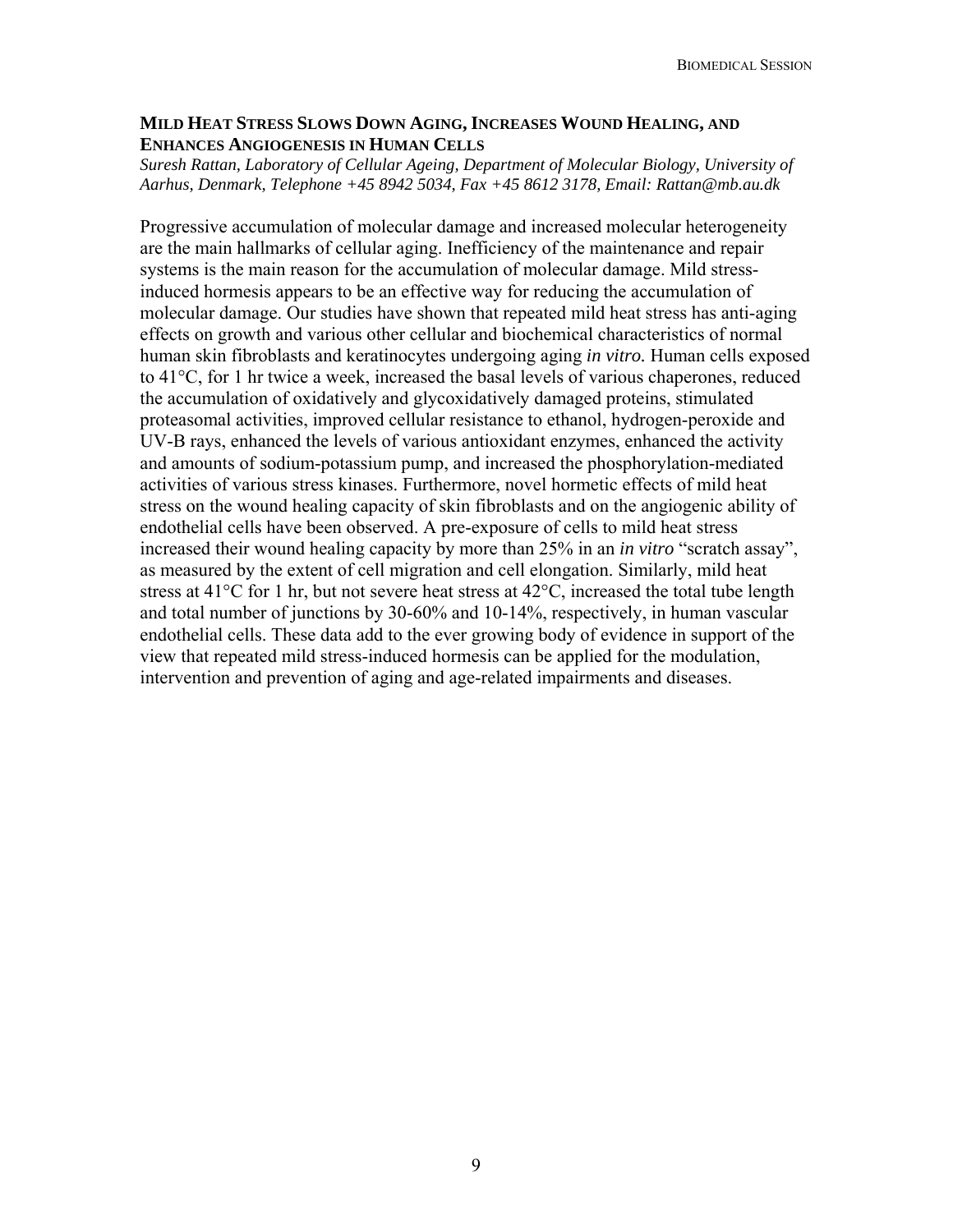# **A SUMMARY OF DOSE-RESPONSE MODELS AND ESTIMATION IN DEVELOPMENTAL TOXICITY STUDIES**

*Daniel L. Hunt, Department of Biostatistics, St. Jude Children's Research Hospital, Memphis, TN, 38105-2794, Tel: 901-495-5501, Fax: 901-544-8843, Email: [daniel.hunt@stjude.org](mailto:daniel.hunt@stjude.org) Shesh N. Rai, Biostatistics Shared Facility, JG Brown Cancer Center, Department of Bioinformatics and Biostatistics, School of Public Health and Information Sciences, University of Louisville, Louisville, KY 40202, Tel: 502-852-4030, Fax: 502-852-2356, Email: [shesh.rai@louisville.edu](mailto:shesh.rai@louisville.edu)*

*Chin-Shang Li, Division of Biostatistics, MS1C, Room 145, Department of Public Health Sciences, University of California, Davis, CA, 95616, Tel: 530-754-6460, Fax: 530-754-6793, Email: [cssli@ucdavis.edu](mailto:cssli@ucdavis.edu)*

Developmental toxicity studies are an important area in the field of toxicology. In a developmental toxicity study, fetal litters are indirectly exposed to various levels of noncarcinogenic toxic substances through direct exposure to the host animals. Endpoints that are recorded in these studies include fetal weight and length, as well as indicators of abnormality and death. Endpoints are then measured to determine litter responses, which include average weight, malformation and death rate. The dose-response pattern in these studies typically appears to exhibit at least the existence of a threshold effect. The threshold dose-response model is the default model for non-carcinogenic risk assessment, according to the USEPA, and is encouraged by the agency for the use in the risk assessment process. Several statistical models are proposed to estimate the threshold dose and to account for other important aspects of the developmental toxicity study. Use of these models to different applications will be summarized. The advantages and disadvantages of these models, and the comparison to other alternative models are discussed. We, also, summarize potentials for future research in this field.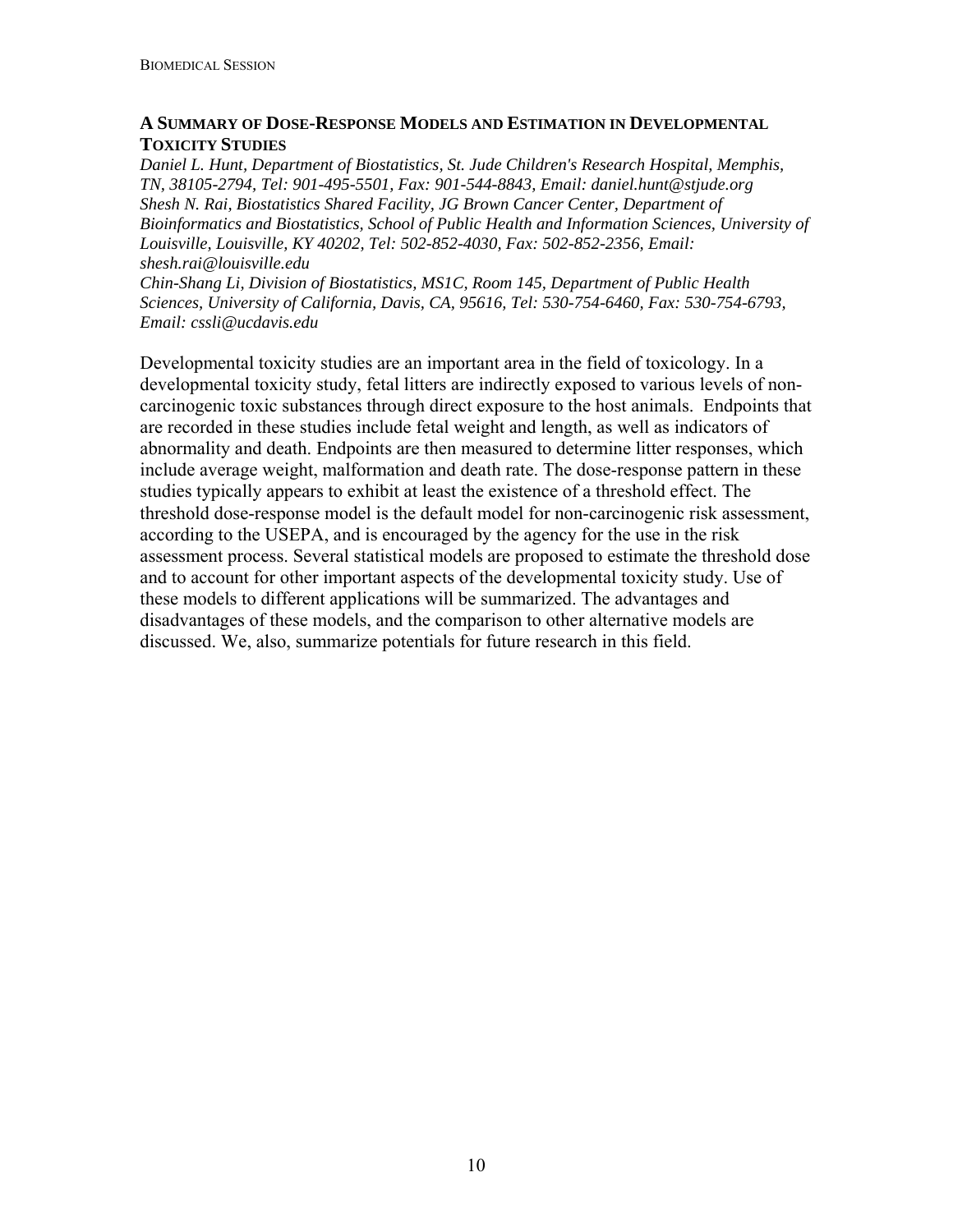#### **SEPARATING STIMULANT AND IMPAIRING FUNCTIONS IN HORMETIC PROFILES WITH INDEPENDENT COMPONENT ANALYSIS (ICA)**

*David B. Newlin, RTI International, Baltimore, MD Phillip A. Regalia, Catholic University of America, Washington DC Edward J. Calabrese, University of Massachusetts, Amherst, MA* 

Mean response profiles can obscure lawful underlying processes that may differ substantially from the average functions. The purpose of this research is to test specific hypotheses concerning the mathematical properties of underlying processes that may account for hormetic dose-response functions and temporal hormesis. We hypothesize that hormesis is produced by the combination of two separate functions: (1) a stimulant/activation function that is nonlinear—it increases nonlinearly with dose and time; and (2) a sedative/impairing function that is roughly linear with dose and time. We predict further that the sedative/impairing function is recruited and decays more slowly than does the stimulant function. The stimulant and sedative functions may combine nonadditively. We will analyze two large, existing datasets using Independent Component Analysis (ICA), a powerful statistical technique that can isolate sources of variation into separate, independent functions. ICA has been applied successfully in many domains containing mixtures of components that must be separated, but without recourse to a reference model. ICA appeals instead to statistical independence conditions to achieve separation, and as such is suitable for noisy signals when the noise is independent of the useful signals.

We will test the hypotheses above as well as assess the degree to which the combination of underlying functions is additive, synergistic, or inhibitory. Importantly, ICA may help explain why some dose-response experiments exhibit hormesis, while others do not. In addition, the ability to dissociate source functions that generate hormetic dose-response and temporal effects may be an important first step in determining their physiological mechanisms. The physiology of the stimulant function may be very different from that of the sedative/impairing function. In turn, statistical noise is likely to be different altogether from either source function, which would confirm the suitability of ICA as an analysis tool.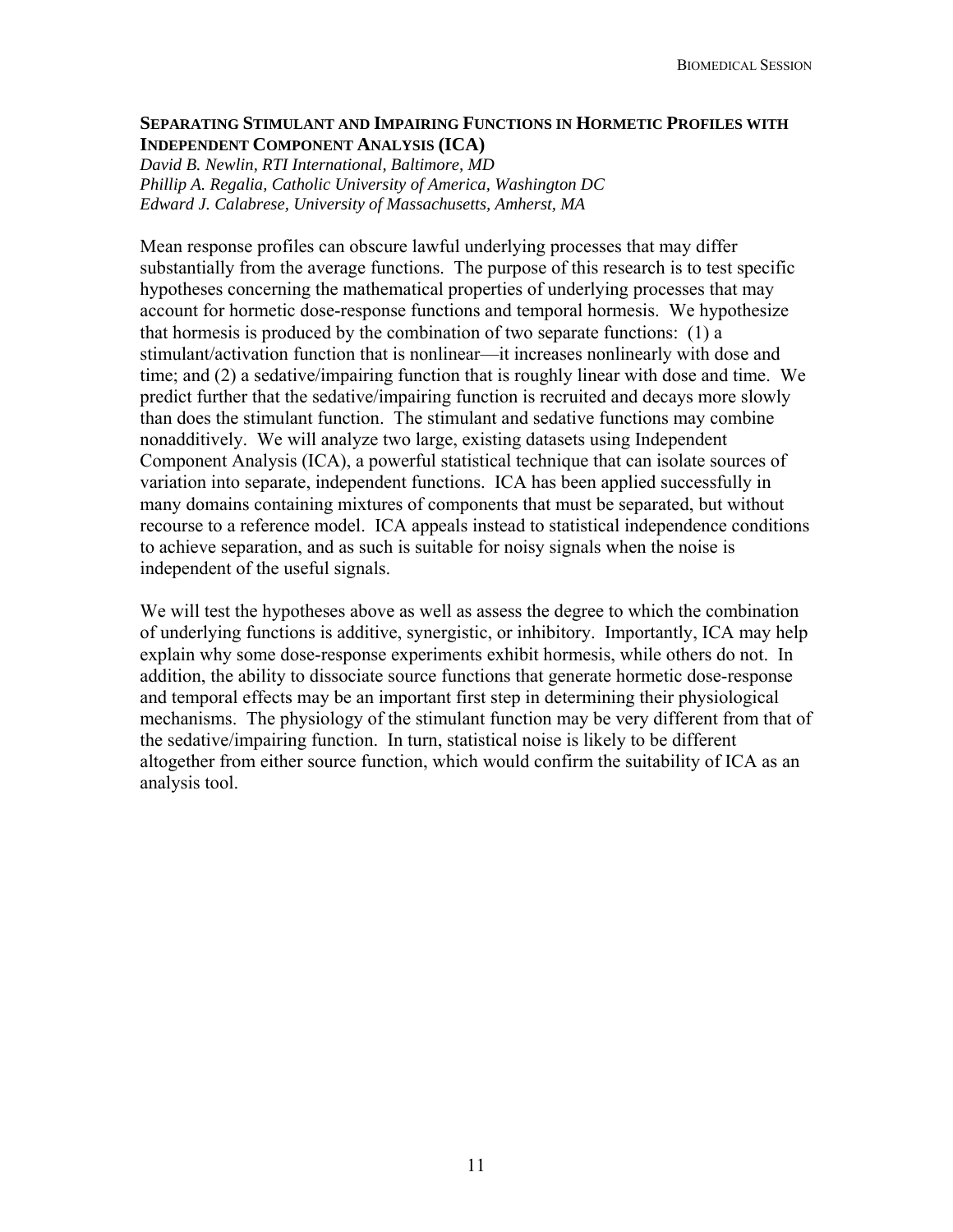#### **HORMETIC AND NON-HORMETIC DOSE-RESPONSES IN EMOTIONAL NEUROSCIENCE**

*David M. Diamond, Medical Research Service, Veterans Hospital and Departments of Psychology, Molecular Pharmacology and Physiology, University of South Florida, Tampa, FL, 33620, Tel: 813-974-0480, Fax: 813-974-4617, Email: [ddiamond@mail.usf.edu](mailto:ddiamond@mail.usf.edu) Philip R. Zoladz, Medical Research Service, Veterans Hospital and Department of Psychology, University of South Florida, Tampa, FL, 33620, Tel: 813-974-3022; Fax: 813-974-4617, Email: [pzoladz@mail.usf.edu](mailto:pzoladz@mail.usf.edu)*

Stress exerts a profound, yet complex, influence on learning and memory. Over a century of behavioral research has shown that stress can exert both positive and negative effects on memory. This presentation will address how the complex effects of stress on learning and memory can be characterized by hormetic- and non-hormetic dose-response functions. Thus, stress may either stimulate or impair brain memory mechanisms, depending, in part, on the timing and duration of the stress experience. We suggest that brief stress exerts a rapid enhancement of memory-related functions of the hippocampus, a temporal lobe structure which is necessary for memory formation. The stress-induced enhancement of memory is generated, in part, by excitatory actions of neuromodulators, including glucocorticoids, norepinephrine, corticotropin-releasing hormone, acetylcholine and dopamine. The rapid stress-induced activation of the hippocampal brain memory system results in a linear (non-hormetic) dose-response relation between emotional strength and memory formation. In response to more prolonged stress a delayed inhibition of hippocampal function develops, which can be attributed to compensatory cellular responses which protect hippocampal neurons from excitotoxicity. In addition, stress exerts a global inhibitory influence on the functioning of the prefrontal cortex, a brain region which is necessary for higher order cognitive processing, such as decisionmaking and multi-tasking. The inhibition of hippocampal and prefrontal cortex functioning in response to stress is potentially relevant to the well-described curvilinear (hormetic) dose-response relationship between arousal and memory. In summary, our emphasis on the temporal features of stress-brain interactions addresses how stress can activate, as well as impair, hippocampal and prefrontal functioning to produce different shaped (non-hormetic/hormetic) stress-memory dose response functions.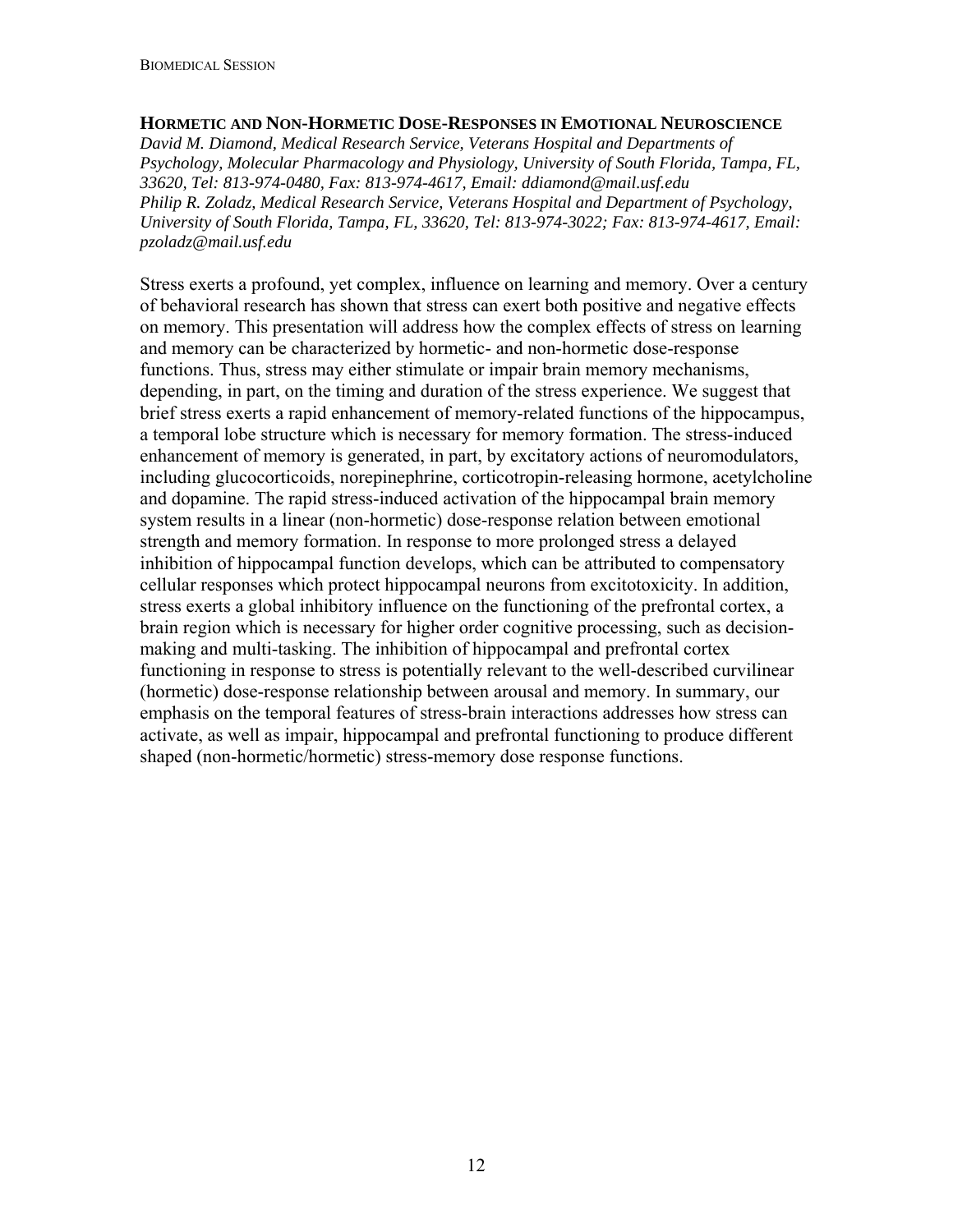#### **IS POSSIBLE FOR LDR ABLE TO INDUCE HORMETIC EFFECT ON NORMAL CELL GROWTH, BUT NOT HUMAN TUMOR CELL GROWTH? CLINICAL IMPLICATION**

*Lu Cai, Department of Medicine, Radiation Oncology and Pharmacology and Toxicology University of Louisville School of Medicine, Louisville, Kentucky 40202, Tel: 502-852-5215, Fax: 502-852-6904, Email: l0cai001@louisville.edu* 

The biological effect induced by low-dose radiation (LDR) is distinguishable from that induced by high-dose radiation (HDR). Stimulating effect, i.e. hormesis, is one of such distinguishable effects between LDR and HDR. We have demonstrated the hormetic effects of LDR (75 mGy) on bone marrow cell proliferation and peripheral mobilization. Whether such hormetic effects induced by LDR also occur in tumor cells remains to be determined. Recently we found that significantly stimulating effect was found in the normal cell lines, but not in the two leukemic and five solid tumor cells, in response to LDR exposure in vitro. Examination of cell cycling changes and cell death for these cells by flow cytometry at different post-LDR times did not find any change attributable to the distinct effects of LDR on cell proliferation between tumor and normal cells. To further provide evidence for the absence of LDR-induced hormetic effect in tumor cells in vivo, tumor-bearing models were established by implanting two solid tumor cell lines to nude mice. When tumor cells before implanted to nude mice or tumor-bearing mice on day 0, 10 and 15 after tumor cells were implanted were exposed to LDR (75 mGy X-rays), no stimulating effect on the tumor growth rate was observed as compared to the mice without LDR exposure of either animals or tumor cells, confirming the absence of LDRinduced hormetic effect in these two solid tumor cells under an in vivo condition. These results suggest that LDR induces a hormetic effect on cell proliferation in normal cell, but not in leukemia and solid-tumor cells in vitro, and solid tumor cells in vivo.

Furthermore, three tumor-bearing animal models were also used to further define whether LDR induces adaptive response in tumor cells in vivo. Adaptive response was observed only in normal cell line, but not in four tumor cell lines, in response to LDR, showing a resistance to subsequent D2-induced cell growth inhibition. Three tumor-bearing mouse models with U251, NCI-H446 or S180 tumor cells were used to confirm that preexposure of tumor-bearing mice to D1 did not induce the resistance of tumor cells in vivo to D2-induced tumor growth inhibition. Furthermore, a higher apoptotic effect, along with higher expression of apoptosis-related genes P53 and Bax and lower expression of anti-apoptosis gene Bcl-2, was found in tumor cells of the tumor-bearing mice exposed to D1 + D2 than those in the tumor cells of the tumor-bearing mice exposed to D2 alone. These results suggest that LDR does not induce adaptive response in the tumor cells under both in vitro and in vivo conditions, which is a very important, clinic-relevant phenomenon.

Therefore, the presentation will discuss the current status regarding the possibly distinct responses between human normal cells and tumor cells in response to LDR.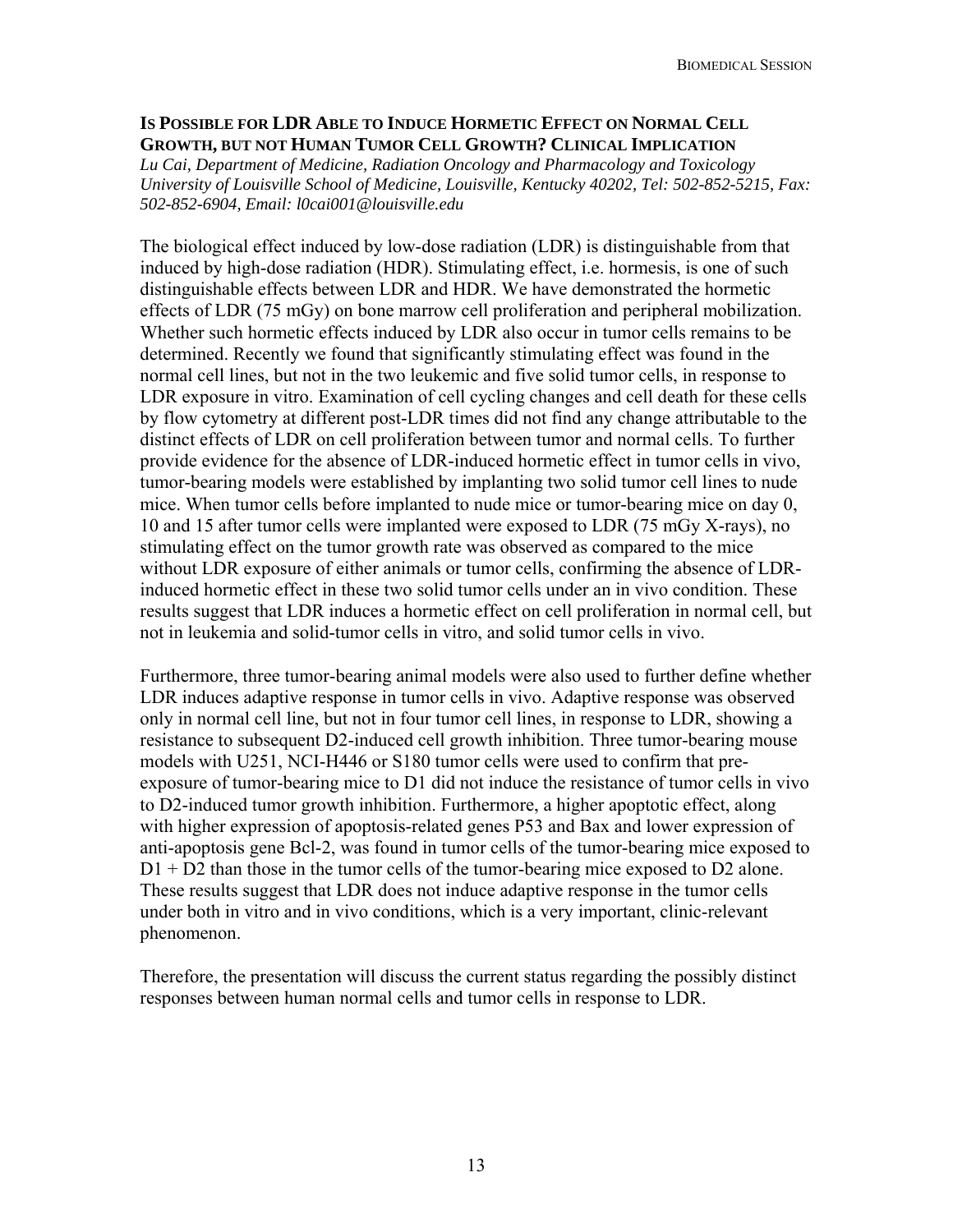#### **GENETIC DISSECTION OF HORMESIS: PONCE D'ELEGANS**

*Thomas E. Johnson, James R Cypser, Deqing Wu, Pat Tedesco, and Sang-Kyu Park, Junji Mitsushita and Takamasa Ishii, Institute for Behavioral Genetics, Box 447, University of Colorado at Boulder, Boulder, CO, 80309, Tel: 303-492-7362, Fax: 303-492-8063, Emails (in order of author): [johnsont@colorado.edu](mailto:johnsont@colorado.edu), [Jrcypser@Colorado.EDU](mailto:Jrcypser@Colorado.EDU), [deqing.wu@gmail.com,](mailto:deqing.wu@gmail.com) [tedesco@colorado.edu,](mailto:tedesco@colorado.edu) [Sang-Kyu.Park@colorado.edu,](mailto:Sang-Kyu.Park@colorado.edu) junji.mit@csc.jp, Takamasa.Ishii@colorado.edu* 

We have shown that increased longevity and stress resistance in *Caenorhabditis elegans* can be induced by sub-lethal exposure to any one of several stressors (hormesis). We have studied hormesis both by subsequent exposure to the same stressor (or one in the same class) but also find that many such treatments have a general effect on life prolongation as well. Several genes specifying regulation of dauer formation are also involved in a signal transduction pathway that is known to modulate life span in *C elegans* and several of these genes are also required for hormesis. We find that loss-offunction mutations in any of three genes (daf-16, daf-18, or daf-12) not only reduce or abolish the ability to form dauers but also block the hormetic response increasing life span following sub-lethal heat stress. Indeed, the life expectancy of these dauer-defective mutants is decreased by the same pretreatments that increase the life expectancy of wildtype animals. Surprisingly, daf-16 and daf-12 are not required for the induction of thermotolerance, but daf-18 is required for its full induction.

We have also examined in detail the U-shaped dose-response relationships (hormesis) in response to a mild heat shock of 35°C with regards to longevity. By applying the concept of heterogeneity, we found that the inverted U-shaped dose-response in longevity is driven by the U-shaped dose-response in initial mortality. When worms are subjected to mild heat shock, the initial mortality decreases as compared to the control. This benefit in the initial mortality increased with moderate increases in the length of heat shock, peaking at a point that coincided with the induction of damage to the worms. We have also been able to use response to heat, when coupled with a visible biomarker, (HSP-16::GFP) as a fruitful way to predict subsequent differential longevity of individual worms.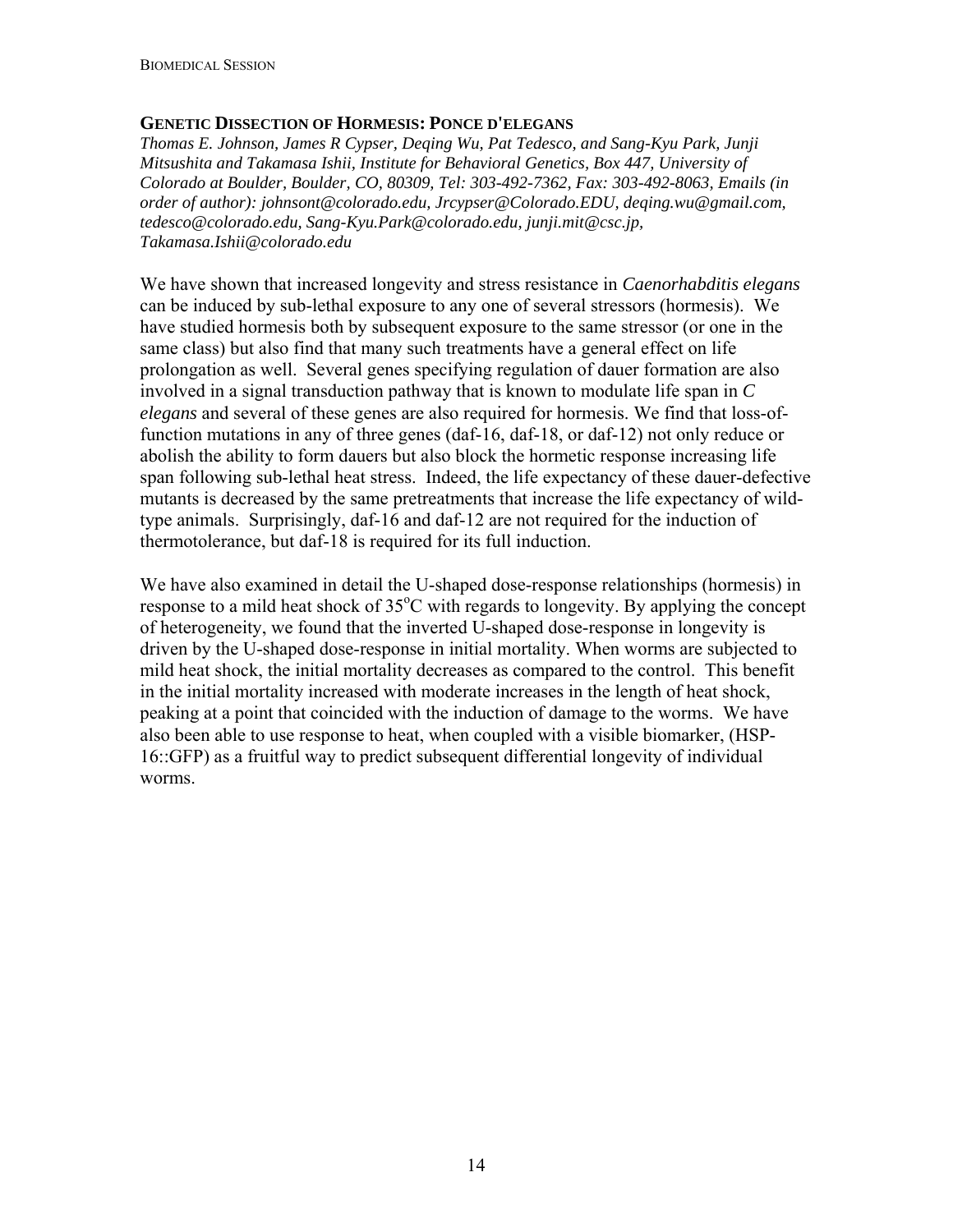# **TOXICOLOGY SESSION**

#### **ANTIBIOTICS HAVE DUAL MODES OF ACTION**

*Julian Davies, University of British Columbia, Vancouver BC* 

#### **THE DIVERSE EFFECTS OF ARSENIC ON HUMAN DNA REPAIR: IMPLICATIONS FOR RISK ASSESSMENT**

*Peter Sykora, Deakin University, Melbourne, Australia Elizabeth.T. Snow, University of Tasmania, Launceston, Tasmania, Australia* 

#### **THE POLYACETYLENES FALCARINOL AND FALCARINDIOL AFFECT STRESS RESPONSES IN MYOTUBE CULTURES IN A BIPHASIC MANNER**

*Jette F.Young, University of Aarhus, Tjele, Germany Lars P. Christainsen, University of Aarhus, Tjele, Germany Peter K. Thell, University of Aarhus, Tjele, Germany Niels Oksbjerg, University of Aarhus, Tjele, Germany* 

# **U-SHAPED DOSE-RESPONSES AT LOW DOSES: EXPLANATION WITH A NEW MODEL FOR IN VITRO NEOPLASTIC TRANSFORMATION**

*Helmut Schöllnberger, PhD., University of Salzburg* 

# **HORMESIS WITHOUT CELL KILLING IN A COMPETING-RISKS MODEL OF CARCINOGENESIS**

*Louis Anthony (Tony) Cox, Jr., Cox Associates, Denver, CO* 

#### **COMPLEX MIXTURE-ASSOCIATED HORMESIS AND TOXICITY: THE CASE OF LEATHER TANNING INDUSTRY**

*Giovanni Pagano, Italian National Cancer Institute, Mercogliano, Italy Giuseppe Castello, Italian National Cancer Institute, Mercogliano, Italy Marialuisa Gallo, Campania Regional Environmental Protection Agency, Naples, Italy Ilaria Borriello, Federico II Naples University, Naples, Italy Marco Guida, Federico II Naples University, Naples, Italy*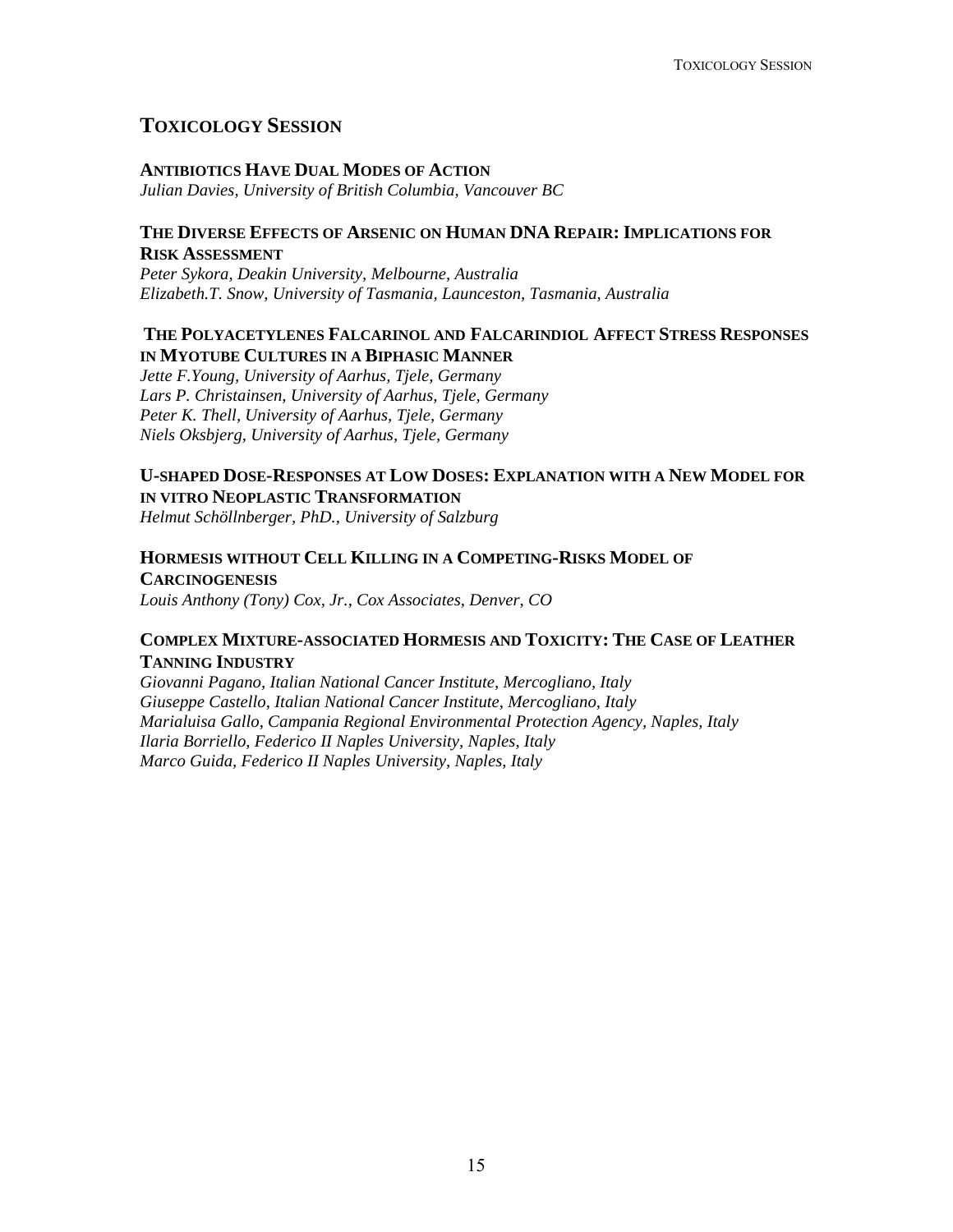# **ANTIBIOTICS HAVE DUAL MODES OF ACTION**

*Julian Davies, Department of Microbiology and Immunology, Life Sciences Institute, University of British Columbia, Vancouver BC V6T 1Z3, Canada, Tel: 604-822- 5856, Fax 604-822-6041, Email: jed@interchange.ubc.ca* 

Antibiotics are low molecular weight products of bacteria and fungi that have been used as treatments for infectious and other diseases for more than 50 years. Evidence is accumulating that these compounds have quite different roles in the environment compared to therapeutic applications. The difference lies in the available concentrations that determine inhibitory activity compared to transcription modulation. As will be discussed, low concentrations may be responsible for cell-cell signaling activity in microbial communities.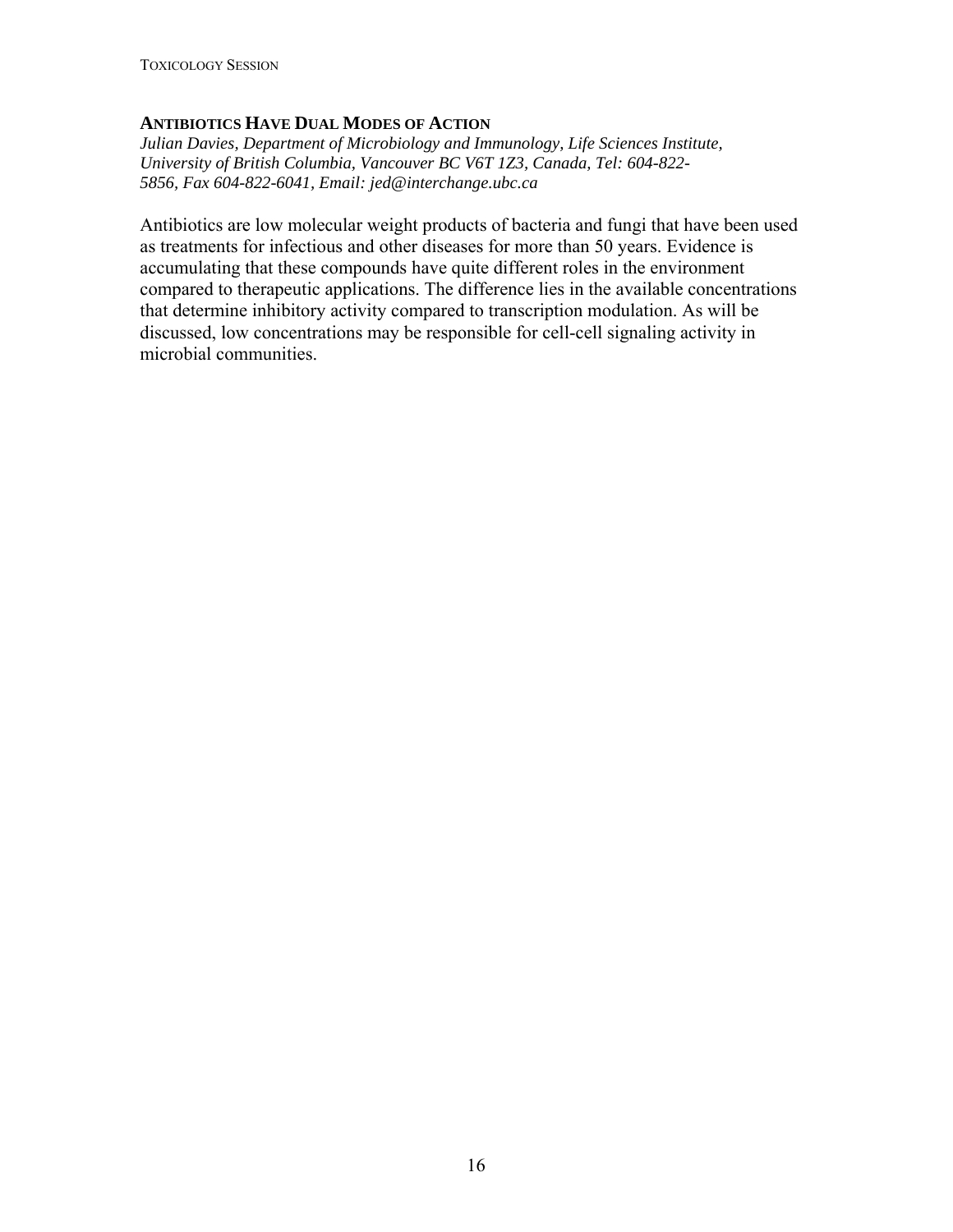#### **THE DIVERSE EFFECTS OF ARSENIC ON HUMAN DNA REPAIR: IMPLICATIONS FOR RISK ASSESSMENT**

*Peter Sykora, Deakin University, Centre for Cellular and Molecular Biology, Burwood Hwy, Melbourne, Australia, 3021, Email: [sykora@deakin.edu.au,](https://www.deakin.edu.au/webmail/imp/compose.php?to=sykora%40deakin.edu.au&thismailbox=sent-mail) Elizabeth.T. Snow, University of Tasmania, Launceston Campus, Launceston, Tasmania, Australia, Email: [Elizabeth.Snow@utas.edu.au](https://www.deakin.edu.au/webmail/imp/compose.php?to=Elizabeth.Snow%40utas.edu.au&thismailbox=sent-mail)*

Arsenic is an established non genotoxic carcinogen however its mechanism of action is not well understood. The DNA damage produced by arsenite induced reactive oxygen species is repair primarily by base excision repair (BER). We investigated the affect of low, physiologically relevant concentrations of arsenite on BER in human cells. Despite previous research showing that DNA ligase I is not directly inhibited by low doses of As(III) in vitro, our results showed that in vivo ligase I mRNA, protein and activity levels were significantly reduced after 24 hours exposure to concentrations as low as  $5 \mu M$ As(III). In contrast, sub micromolar arsenite concentrations comparable to levels of total As in the blood of arsenicosis patients caused a significant increase in both ligase I protein and activity levels. The research also investigated arsenite regulation of core BER enzymes; Polymerase β (Pol β) and AP endonuclease (APE1) with both polβ and ape1 mRNA being down regulation at concentrations above  $1 \mu M$ . In contrast, levels of arsenite below 1 µM, Pol β mRNA, protein levels and subsequently BER activity were significantly increased. These hormetic changes in BER activity correlated with an overall protection against sunlight UVR-induced toxicity although produced synergistic toxicity after exposure to higher concentrations of As(III). The increase in Pol β protein levels reported after 24 hours exposure dissipate with longer exposure though became significantly increased again after chronic exposure. Importantly, our results showed that even very low concentrations of arsenite coupled with chronic exposure can affect the rate of damage repair. The increased rate of repair correlated with a greater rate of survival after exposure to sunlight UVR. These results demonstrate that low biologically relevant doses of arsenite can cause hormetic regulation of DNA repair genes which can serve to protect rather than sensitize cells exposed to additional oxidative damage.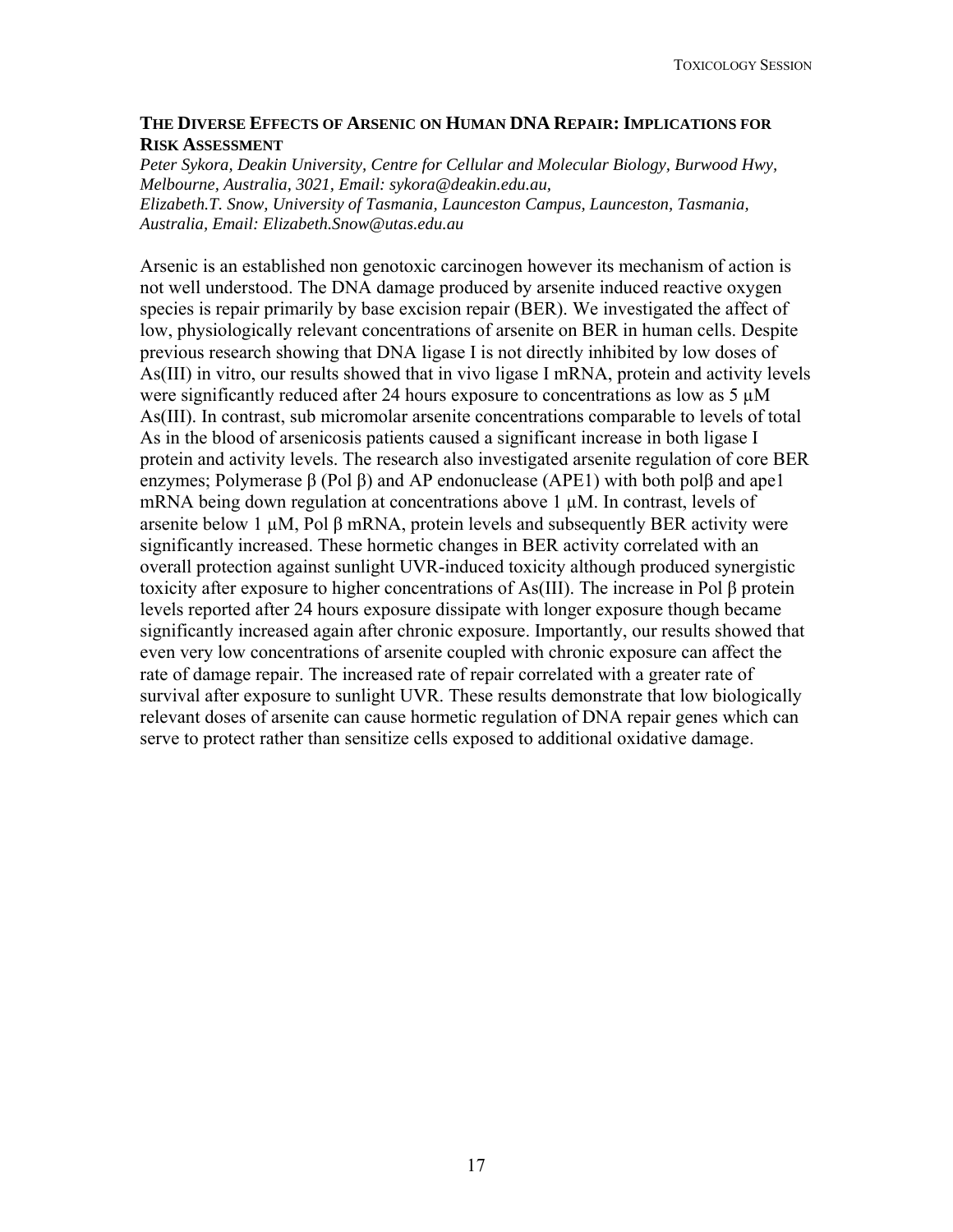#### **THE POLYACETYLENES FALCARINOL AND FALCARINDIOL AFFECT STRESS RESPONSES IN MYOTUBE CULTURES IN A BIPHASIC MANNER**

*Jette F.Young, University of Aarhus, Faculty of Agricultural Sciences, Department of Food Science, Blichers Allé, 8830 Tjele, Tel: +45 8999 1168, Fax: +45 8999 1564, Email: JetteF.Young@agrsci.dk* 

*Lars P. Christensen, University of Aarhus, Faculty of Agricultural Sciences, Department of Food Science, Kirstinebjergvej 10, 5792 Aarslev, Tel: +45 8999 3367, Fax: +45 8999 3495, Email: LarsP.Christensen@agrsci.dk* 

*Peter K. Theil, University of Aarhus, Faculty of Agricultural Sciences, Department of Animal Health, Welfare and Nutrition, Blichers Allé, 8830 Tjele, Tel: +45 8999 1571, Fax: +45 8999 1378, Email: Peter.Theil@agrsci.dk* 

*Niels Oksbjerg, University of Aarhus, Faculty of Agricultural Sciences, Department of Food Science, Blichers Allé, 8830 Tjele, Tel: +45 8999 1557, Fax: +45 8999 1564, Email: Niels.Oksbjerg@agrsci.dk* 

Epidemiological studies indicate some correlation between high intake of fruit and vegetables and certain beneficial health effects. This has lead to a great interest in studying effects of single compounds originating from fruit and vegetables, e.g. abundantly occurring bioactive compounds as caroteonoids and flavonoids. Other highly bioactive, but less abundant compounds co-occur in fruit and vegetables and may contribute to overall effects. Some of these less abundant compounds include the aliphatic  $C_{17}$ -polyacetylenes falcarinol and falcarindiol, which are mainly present in carrots, celery, celeriac and other umbelliferous vegetables. We investigated the effects of these compounds on the stress responses in primary myotube cultures isolated from porcine *semimembranosus* muscle*.* The myotube cultures were exposed to various concentrations of falcarinol and falcarindiol for 24 h before testing effects of 100  $\mu$ M  $H<sub>2</sub>O<sub>2</sub>$  on the intracellular formation of reactive oxygen species (ROS) and mRNA abundance of the heat shock proteins HSP70 and HO1. Prior exposure to both polyacetylenes at concentrations from 1.6 to 25 μM caused a slightly accelerated intracellular ROS formation when exposed to  $H_2O_2$  compared to controls (without preincubation). However, the ROS formation following  $H_2O_2$  exposure was substantially decreased after pre-incubation with falcarinol and falcarindiol at concentrations of 50 and 100 μM. The heat shock proteins HSP70 and HO1 were regulated in a similar way as their mRNA abundance were lower when exposed to  $H_2O_2$  after pre-incubation with 6.25-25 μM of either falcarinol or falcarindiol as compared to the controls. In contrast, the mRNA abundance after pre-incubation with 50 μM polyacetylene approached the levels of the respective controls. Both of the tested stress responses; ROS formation and HSP regulation were affected in a biphasic manner by increasing doses of the polyacetylenes, but the relation and mechanisms needs further investigation.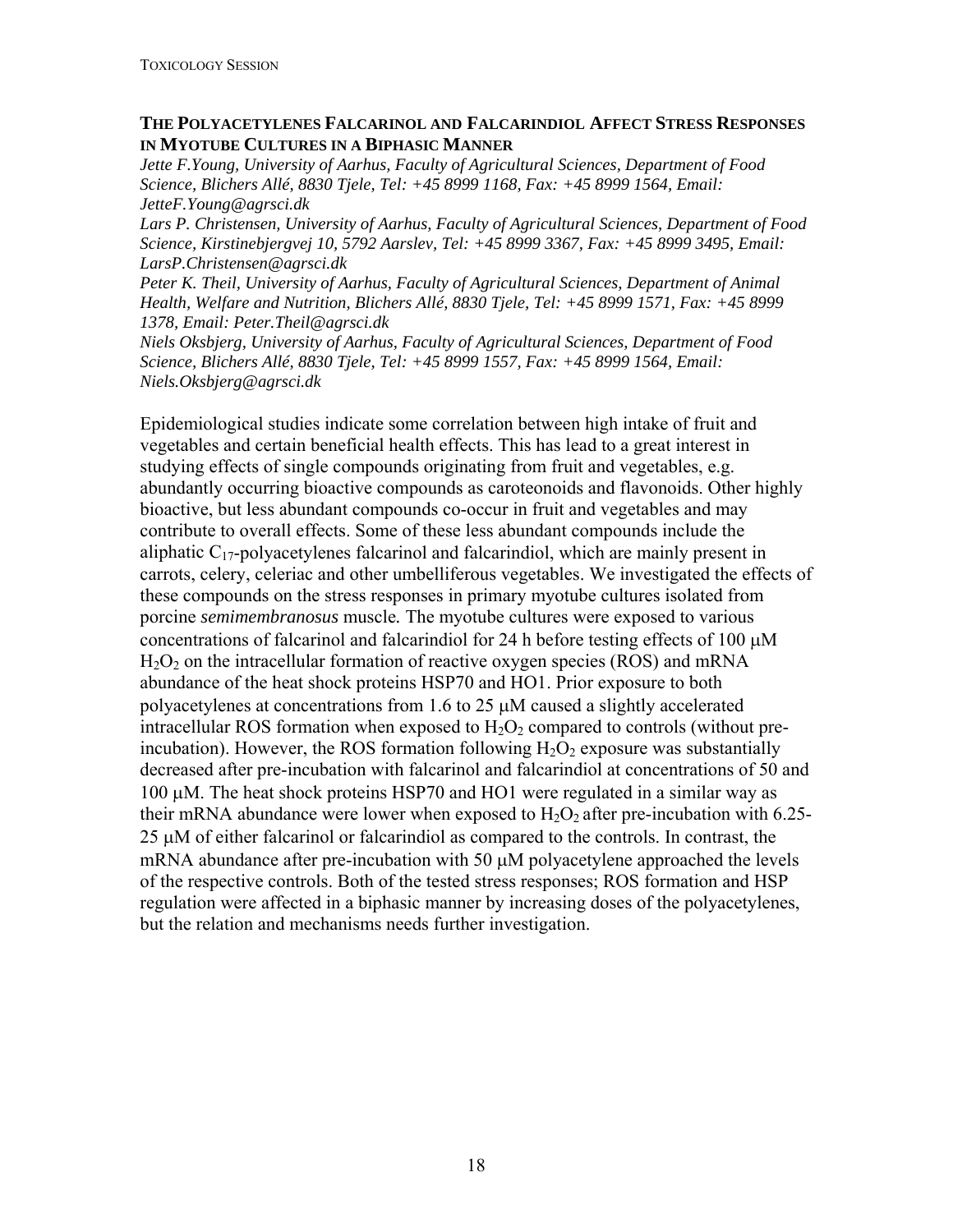## **U-SHAPED DOSE-RESPONSES AT LOW DOSES: EXPLANATION WITH A NEW MODEL FOR IN VITRO NEOPLASTIC TRANSFORMATION**

*Helmut Schöllnberger, PhD., University of Salzburg, Department of Materials Engineering and Physics, Hellbrunnerstrasse 34, A-5020 Salzburg, Austria, Tel: +43 662 8044 5709, Fax: +43 662 8044 150, Email: [helmut.schoellnberger@sbg.ac.at](mailto:helmut.schoellnberger@sbg.ac.at)*

*Ronald E. J. Mitchel, Ph.D., Radiation Biology and Health Physics Branch, Atomic Energy of Canada Limited, Chalk River Laboratories, Stn 51, Chalk River, ON, K0J 1P0, Canada, Tel: +1 613-584-8811 X4721, Fax: +1 613-584-8217, Email: [mitchelr@aecl.ca](mailto:mitchelr@aecl.ca)*

In vitro studies have shown that low doses of low-LET radiation can lead to neoplastic transformation frequencies significantly below the spontaneous level. One possible explanation for this phenomenon is bystander-induced apoptosis (Portess et al. 2007). To simulate this biological endpoint, a new compartment model has been developed. It consists of states for normal, mutated and transformed cells that are linked through rate constants that describe the formation of simple and complex damage clusters formed by endogenous processes and ionizing radiation. The rate of lesions removal by correct or incorrect repair is considered together with the misrepair probabilities. The latter are derived the MCER (Monte Carlo Excision Repair) software (Semenenko et al. 2005). Coupled differential equations are applied for the calculation of the expected number of simple or complex damage clusters caused by radiation or endogenously per cell at time t. The model is also equipped with a pathway for bystander-induced apoptosis of transformed cells. The related rate constant is treated as a free parameter. The model is tested on an important and representative data set by Redpath et al. (2001) which shows U-shaped dose-response curves for in vitro neoplastic transformation of CGL1 cells. The current study also attempted to estimate the onset and cessation of the protective apoptosis-mediated effect. The new model approach will be compared to an earlier one with the State-Vector Model (SVM). Advantages of the new model compared to the SVM approach will be discussed and uncertainties for model predictions and parameter estimates will be presented. The SVM has also been applied to the data of Redpath et al. (2001) and to other low dose data that show supralinearities at low doses (Schöllnberger et al. 2007a, 2007b).

#### *References:*

Portess D.I., G. Bauer, M.A. Hill, and P. O'Neill. 2007. Low dose irradiation of nontransformed cells stimulates the selective removal of pre-cancerous cells via intercellular induction of apoptosis. Cancer Research 67, 1246-1253.

Redpath J.L., D. Liang, T.H. Taylor, C. Christie and E. Elmore. 2001. The shape of the dose response curve for radiation-induced neoplastic transformation in vitro: evidence for an adaptive response against neoplastic transformation at low doses of low-LET radiation. Radiation Research 156, 700–707.

Schöllnberger H. and P.M. Eckl. 2007a. Protective bystander effects simulated with the State-Vector Model. Dose-Response 5, 187-203.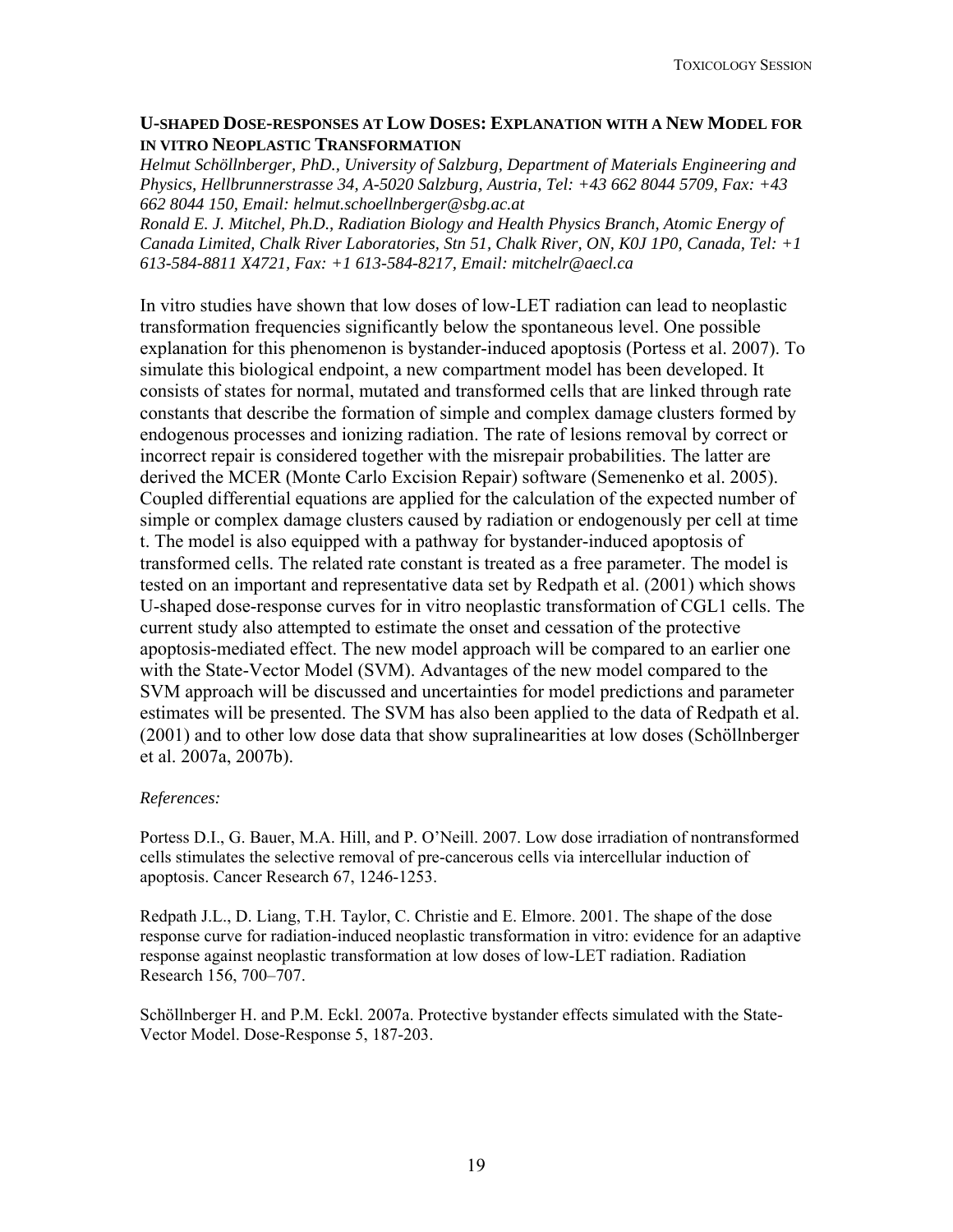Schöllnberger H., R.E.J. Mitchel, J.L. Redpath, D.J. Crawford-Brown, and W. Hofmann. 2007b. Detrimental and protective bystander effects: a model approach. Radiation Research 168, 614- 626.

Semenenko VA, R.D. Stewart, and E.J. Ackerman. 2005. [Monte Carlo Simulation of Base and](http://rh.healthsciences.purdue.edu/mcer/se05_mcer1.html)  [Nucleotide Excision Repair of Clustered DNA Damage Sites. I. Model Properties and Predicted](http://rh.healthsciences.purdue.edu/mcer/se05_mcer1.html)  [Trends.](http://rh.healthsciences.purdue.edu/mcer/se05_mcer1.html) Radiation Research 164, 180-193.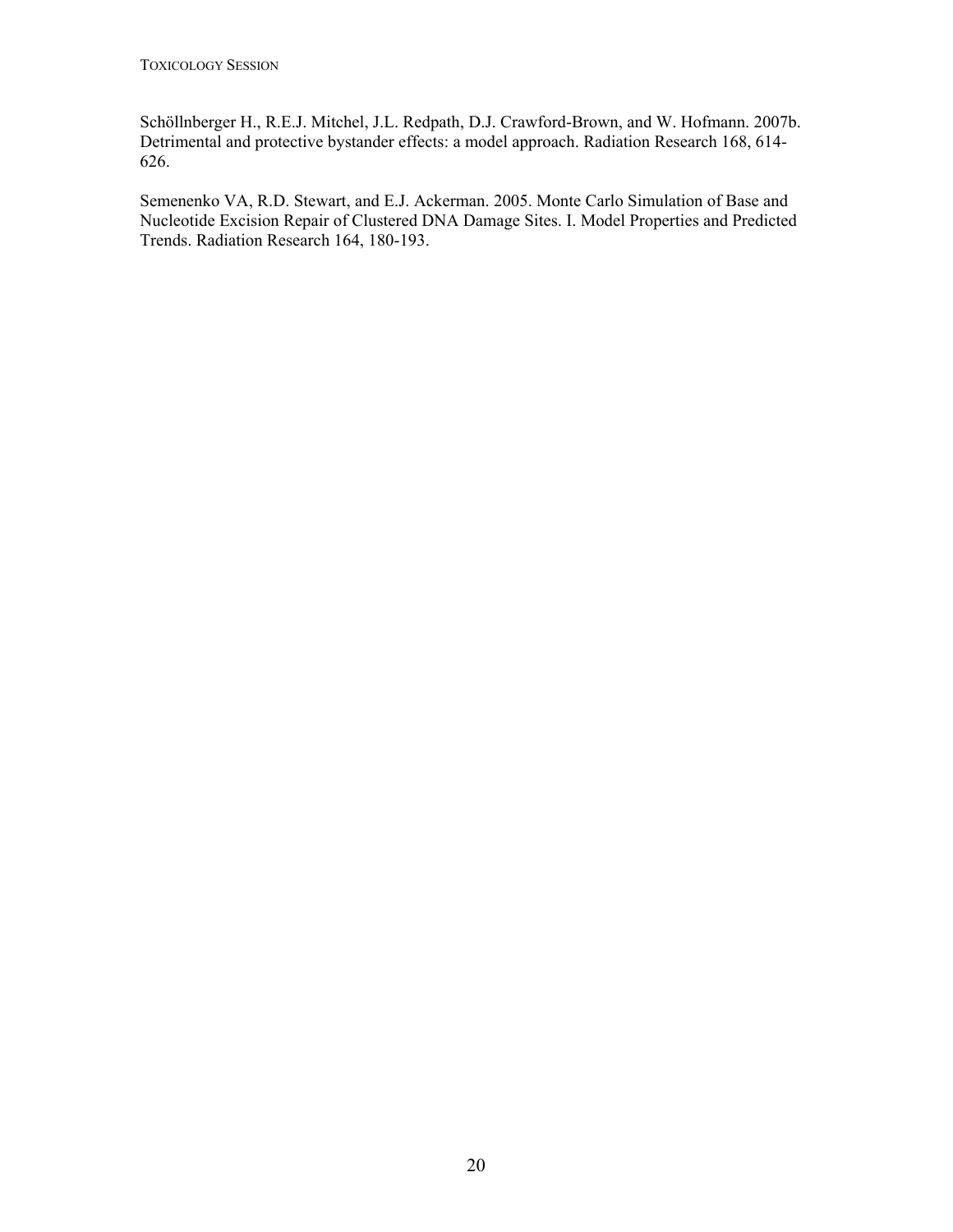# **HORMESIS WITHOUT CELL KILLING IN A COMPETING-RISKS MODEL OF CARCINOGENESIS**

*Louis Anthony (Tony) Cox, Jr., Cox Associates, 503 Franklin Street, Denver, CO 80218* 

Stochastic two-stage clonal expansion (TSCE) models of carcinogenesis offer the following clear theoretical explanation for U-shaped cancer dose-response relations. Low doses that kill initiated (pre-malignant) cells thereby create a protective effect. At higher doses, this effect is overwhelmed by an increase in the net number of initiated cells. Ths sum of these two effects, from cell killing and cell proliferation, gives a U-shaped or Jshaped dose-response relation.

This paper shows that exposures that do not kill or decrease cell populations, but that only hasten transitions that lead to cancer, can also generate U-shaped and J-shaped doseresponse relations in a competing-risk (modified TSCE) framework where exposures disproportionately hasten transitions into carcinogenic pathways with relatively long times-to-tumor. Quantitative modeling of the competing effects of more transitions toward carcinogenesis (risk-increasing) and a higher proportion of transitions into the slower pathway (comparatively risk-reducing) shows that J-shaped dose-response relation can occur even if exposure increases the number of initiated cells at every positive dose level.

This suggests a possible new explanation for hormetic dose-response relations in response to carcinogenic exposures that do not have any protective (cell-killing) effects. In addition, the examples presented emphasize the role of time in hormesis: exposures that monotonically increase risks at younger ages may nonetheless produce a U-shaped or J-shaped dose-response relation for lifetime risk of cancer.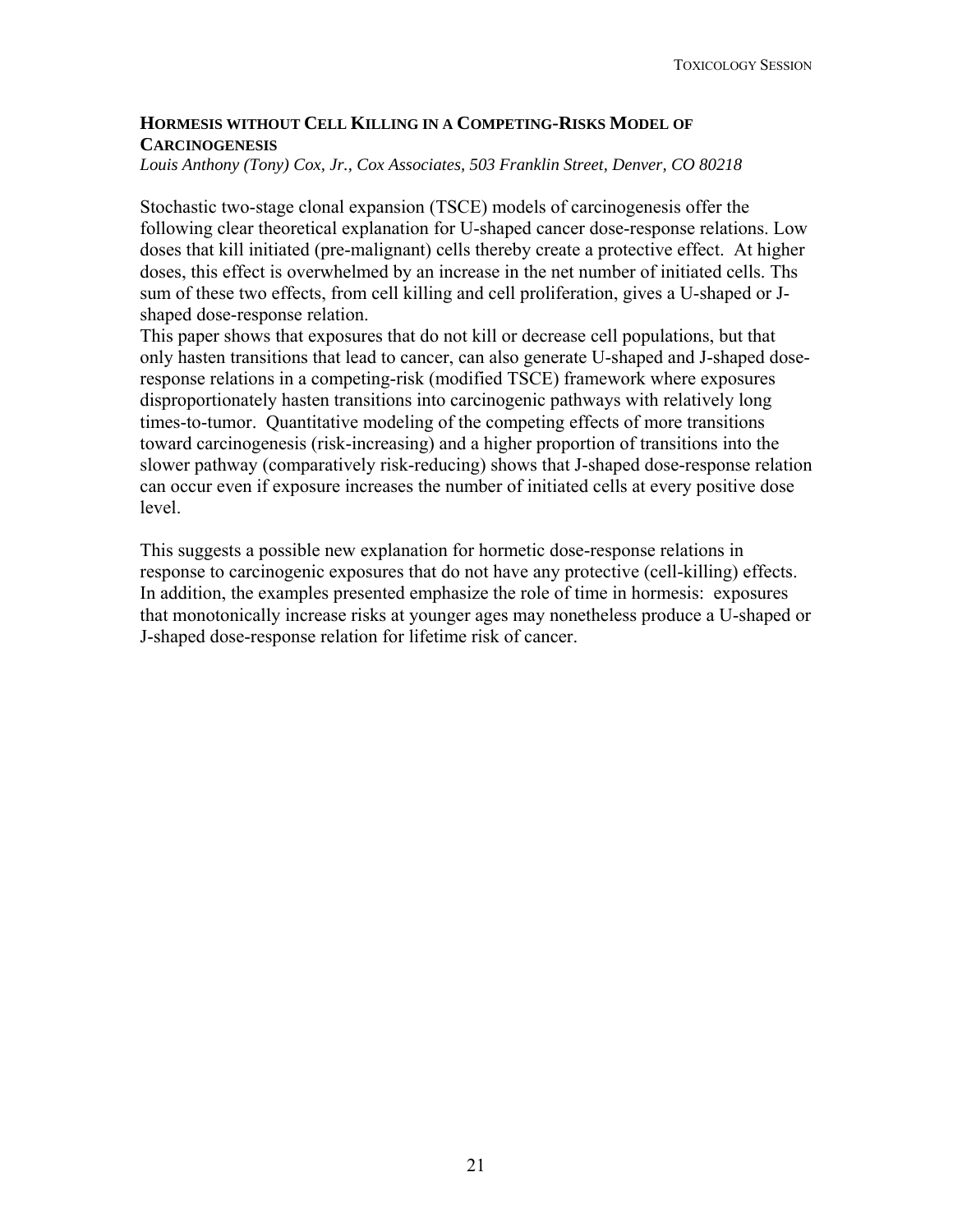## **COMPLEX MIXTURE-ASSOCIATED HORMESIS AND TOXICITY: THE CASE OF LEATHER TANNING INDUSTRY**

*Giovanni Pagano, Italian National Cancer Institute, "G. Pascale" Foundation, CROM, via Ammiraglio Bianco, I-83013 Mercogliano (AV), Italy; Tel.: 39-335-7907261, Fax: 39-0825- 511146, Email: [gbpagano@tin.it](mailto:gbpagano@tin.it)*

*Giuseppe Castello, Italian National Cancer Institute, "G. Pascale" Foundation, CROM, via Ammiraglio Bianco, I-83013 Mercogliano (AV), Italy; Tel.: 39-081-7907261, Fax: 39-0825- 511146, Email: castgpp@tin.it* 

*Marialuisa Gallo, Campania Regional Environmental Protection Agency, via Don Bosco, I-80143 Naples, Italy, Tel.: 39-081-2545960, Fax: 39-081-2545956, Email:* 

*m.gallo@arpacampania.it* 

*Ilaria Borriello, Federico II Naples University, Department of Biological Sciences, Section of Hygiene, via Mezzocannone 16, I-80134 Naples, Italy, Tel.: 39-081-2534629, Fax: 39-081- 5514437, Email: ilaria.borriello@virgilio.it* 

*Marco Guida, Federico II Naples University, Department of Biological Sciences, Section of Hygiene, via Mezzocannone 16, I-80134 Naples, Italy, Tel.: 39-081-2534641, Fax: 39-081- 5514437, Email: [marco.guida@unina.it](mailto:marco.guida@unina.it)*

Leather tanning was investigated in a series of studies focused on the toxicities of tannery-derived complex mixtures, i.e. wastewater from tannin-based vs. chromiumbased tanneries, and vegetable tannin (VT, from *Acacia* sp.) or phenolic synthetic tannin (ST). Toxicity was evaluated by means of multiple bioassays including developmental defects and loss of fertilization success in sea urchin embryos and sperm (*Paracentrotus lividus* and *Sphaerechinus granularis*), algal growth inhibition (*Selenastrum capricornutum* and *Dunaliella tertiolecta*), and *Daphnia magna* immobilization. When comparing tannin-based effluent (TBE) vs. chromium-based tannery effluent (CBE), a concentration-related shift from hormesis to toxicity was observed for TBE in terms of: (i.) developmental toxicity and spermiotoxicity in sea urchins, and (ii.) algal growth inhibition. Hormetic effects were observed at effluent concentrations of 0.1 to 0.2%, whereas effluent levels  $\geq$ 1% resulted in concentration-related increases in the respective adverse effects in sea urchin embryos or sperm, or in algal cultures. On the other hand, CBE invariably showed a steady concentration-related toxicity from the lowest tested level of 0.1% and the toxicities observed at higher CBE levels were significantly more severe than induced by TBE. No shift from hormesis to toxicity could be detected in *D. magna* bioassays, due to the assigned zero value of daphnid immobilization in controls, preventing any observation of hormetic effects. The overall results suggested that the TBE-associated shift from hormesis to toxicity could be related to tannins as a major component of tannin-based tanning operations. This was the case, as both *Acacia* VT and phenolic ST exerted the same concentration-related trends displaying hormesis a environmentally realistic low tannin levels (0.1 to 0.3 mg/L) and toxicity at higher tannin levels  $(\geq 1 \text{ mg/L})$ . Altogether, the data support the view that leather production utilizing tannins might be regarded as a relatively more environmentally friendly procedure than chromium-based tanning process.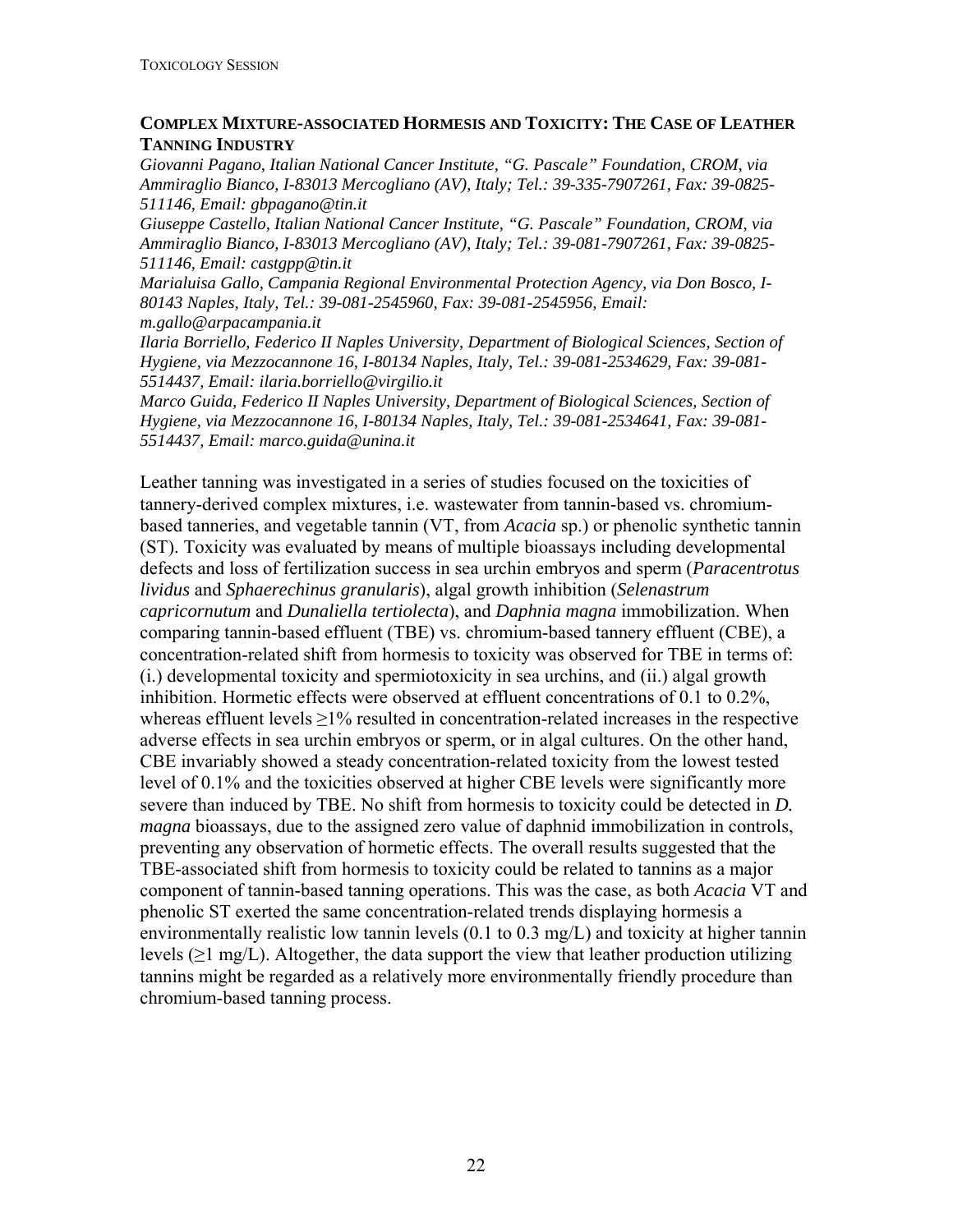# **BIOTERRORISM, LOW DOSE EFFECTS AND HORMESIS SESSION**

# **LOCAL, REGIONAL AND NATIONAL RESPONSES FOR MEDICAL MANAGEMENT OF A RADIOLOGICAL/NUCLEAR INCIDENT**

*Nicholas Dainiak, MD, Bridgeport Hospital, Bridgeport, Connecticut* 

#### **LOW-DOSE-RADIATION-ACTIVATED NATURAL PROTECTION AGAINST CANCER AND OTHER DISEASES**

*Bobby R. Scott, Lovelace Respiratory Research Institute, Albuquerque, NM* 

#### **MECHANISMS OF BYSTANDER EFFECTS WHICH COULD UNDERLIE HORMETIC EFFECTS FOLLOWING LOW DOSE EXPOSURE**

*Prof. Carmel Mothersill, McMaster University, Hamilton, ON, Canada* 

#### **THE CUTANEOUS RADIATION REACTION AT THE MOLECULAR LEVEL**

*V. Meineke, Bundeswehr Institute of Radiobiology, Munich, Germany*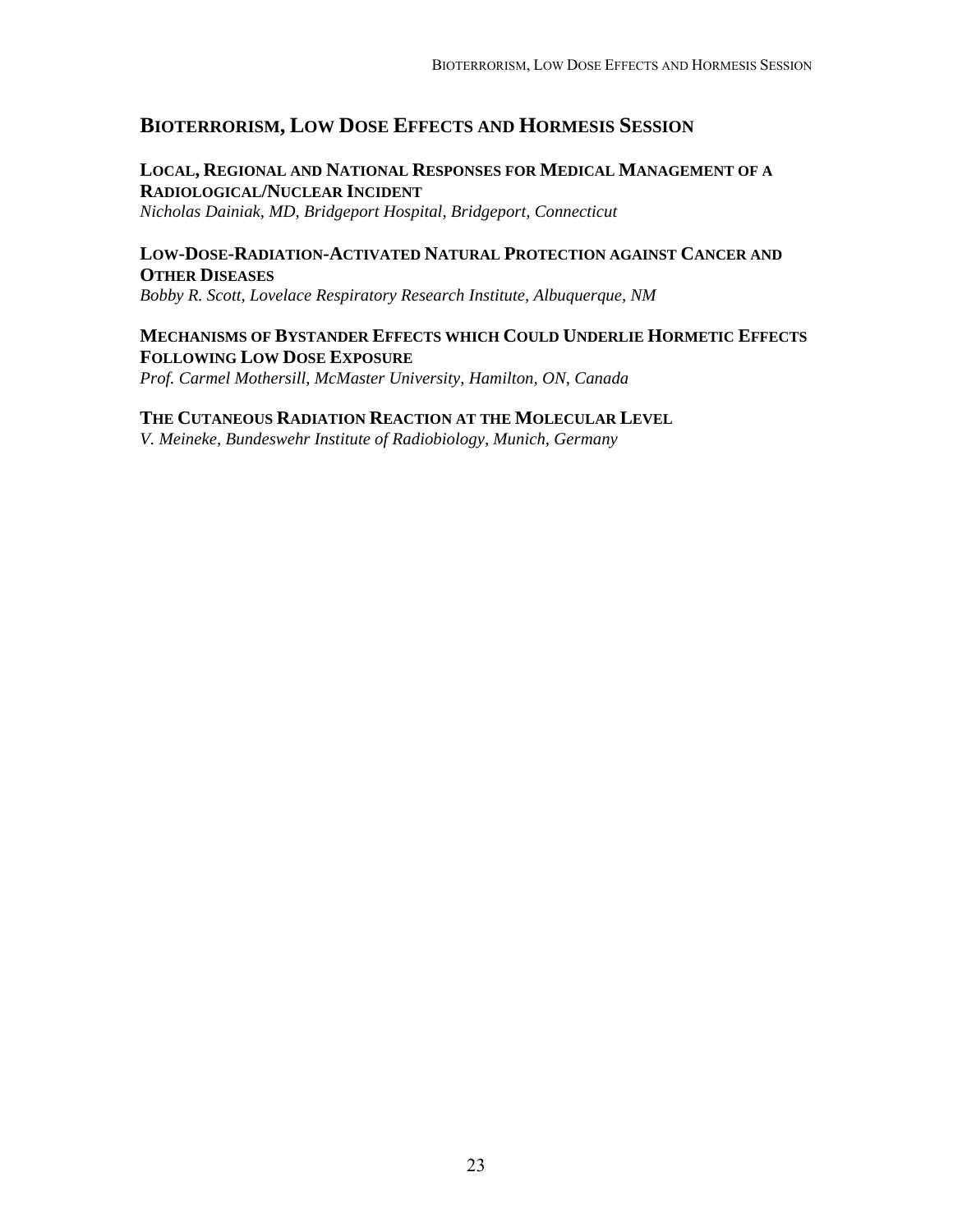### **LOCAL, REGIONAL AND NATIONAL RESPONSES FOR MEDICAL MANAGEMENT OF A RADIOLOGICAL/NUCLEAR INCIDENT**

*Nicholas Dainiak, MD, Clinical Professor of Medicine, Yale University School of Medicine, Chairman of Medicine, Bridgeport Hospital, Bridgeport, Connecticut* 

Radiological and nuclear devices may be used by terrorists or may be the source of accidental exposure. A tiered approach has been recommended for response to a terrorist event wherein local, regional, state and federal assets become involved sequentially, as the magnitude in severity of the incident increases. A variety of US national response assets may be called upon for use in radiological incidents. These include agencies and programs that have been developed by the Department of Homeland Security, the Department of Energy and the Environmental Protection Agency. Recently, the National Marrow Donor Program and the American Society for Blood and Marrow Transplantation have established the Radiation Injury Treatment Network which has partnered with the Office of the Assistant Secretary for Preparedness and Response, US Department of Health and Human Services, to provide care to radiation injury victims requiring intensive or highly specialized care. Regional response programs such as the New England Regional Health Compact (consisting of 6 member states, including Connecticut, Rhode Island, Massachusetts, New Hampshire, Vermont and Maine) have been developed to manage consequences of radiation injury. Recently, a state-wide hospital plan for radiologic emergencies has been developed for Connecticut which addresses delineation of responsibilities of various categories of health professionals, protection of healthcare providers, identification and classification of individuals who might have been exposed to and/or contaminated by radiation, and early management of individuals who have had or might have had a radiologic exposure. Hospital admission pathways are described, and general guidelines for referral to transplant centers are suggested Other states are in the process of developing a similar plan based upon the Connecticut model. Together, these resources may be used to augment the response for which local authorities have the primary responsibility in a domestic disaster. Coordination of federal, regional and state efforts is necessary in order to provide an efficient response to a radiologic/nuclear incident.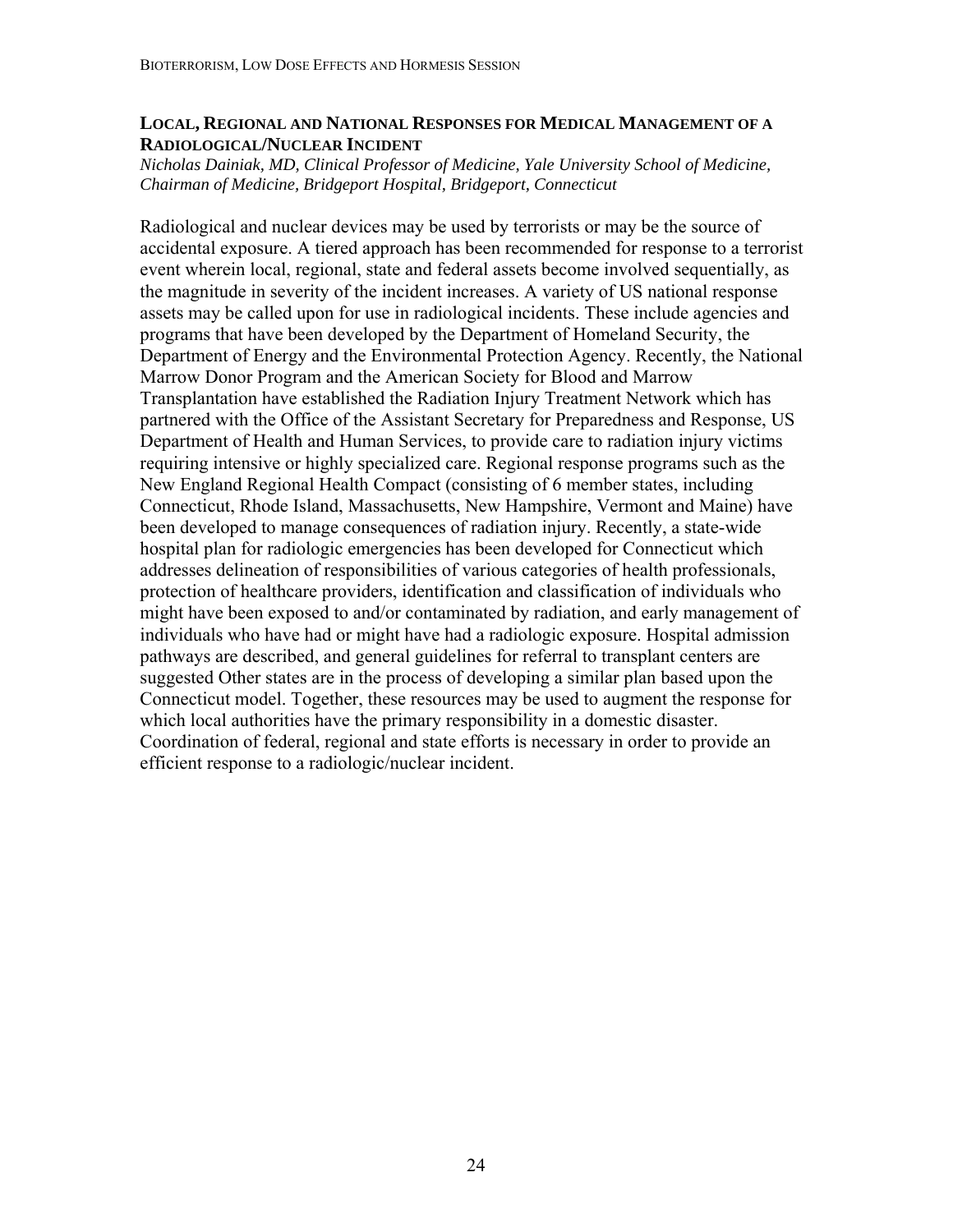#### **LOW-DOSE-RADIATION-ACTIVATED NATURAL PROTECTION AGAINST CANCER AND OTHER DISEASES**

#### *Bobby R. Scott, Lovelace Respiratory Research Institute, 2425 Ridgecrest Drive SE, Albuquerque, NM 87108, Tel: 505-348-9470, Fax: 505-348-8567, Email: bscott@LRRI.org*

The fact that low doses and dose rates of some sparsely ionizing forms of radiation (e.g., x rays, gamma rays, and beta radiation) activate transient natural chemical and biological protection against cancer and some other diseases is not widely known. The disease preventative properties relate to radiation adaptive response (radiation hormesis) and involve stimulated protective biological and chemical signaling (a mild stress response). The biological processes associated with the protective signaling are now better understood and include: increased availability of efficient DNA double-strand break repair (p53-related and in competition with normal apoptosis), stimulated auxiliary apoptosis of aberrant cells (presumed p53-independent), and stimulated immune functions. The stimulated immune functions include increased antibody formation, natural killer cell activity, and secretion of interferon and other cytokines. This system of low-dose-radiation activated natural protection (ANP) appears to require protectionmode-specific thresholds that vary for different individuals but when jointly exceeded, can lead to suppression of cancer and other diseases. Repeated small radiation doses and low-rate extended exposure appears to enhance the level of protection. In this presentation, data from different research groups on low-dose radiation ANP will be discussed. Implications of the data regarding the use of low-dose-radiation to counter harm to humans from deployment of biological, chemical, and radiological weapons by terrorists will also be discussed.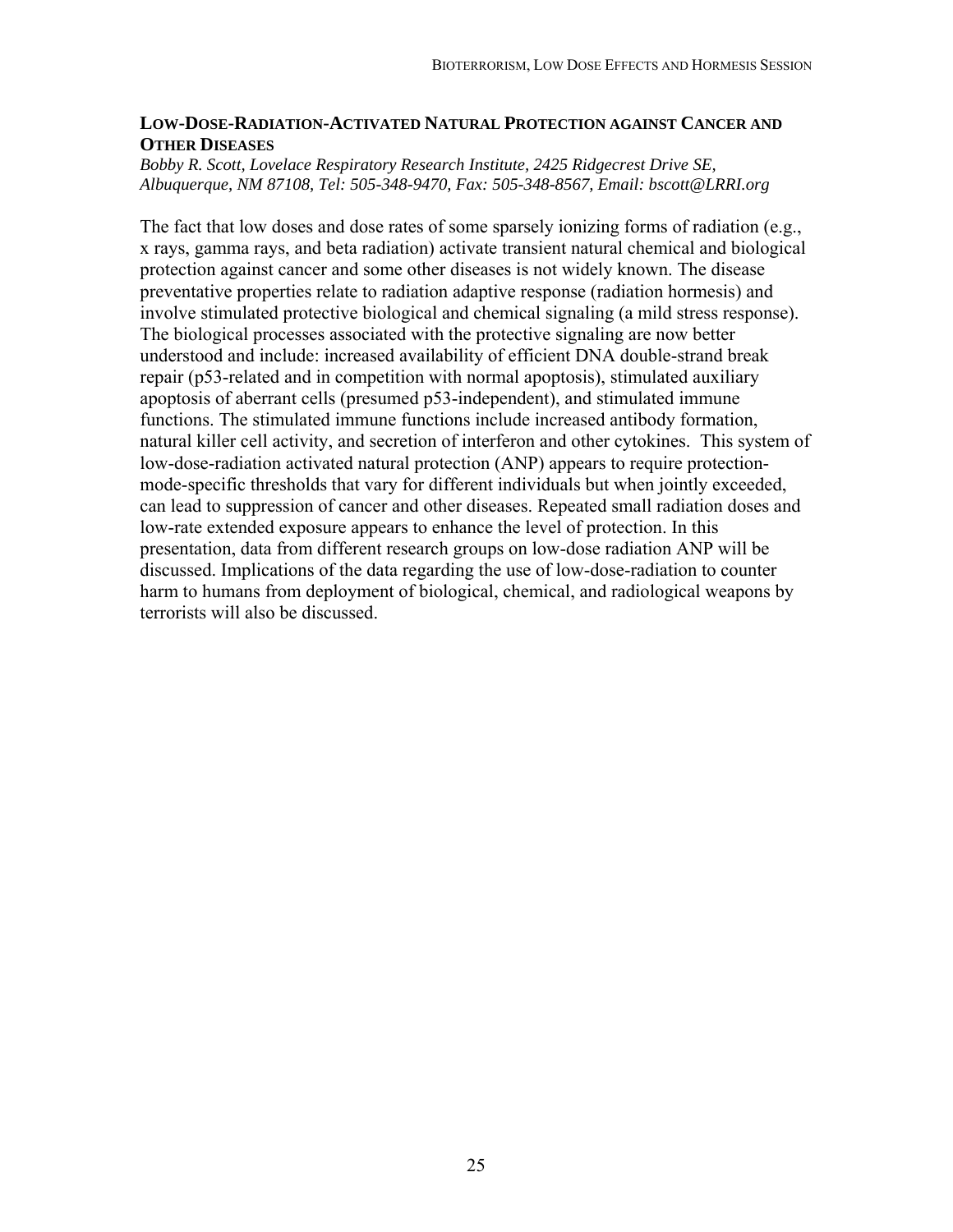# **MECHANISMS OF BYSTANDER EFFECTS WHICH COULD UNDERLIE HORMETIC EFFECTS FOLLOWING LOW DOSE EXPOSURE**

*Prof. Carmel Mothersill, Dept. Medical Physics and Applied Radiation Sciences, McMaster University, Hamilton, ON, L8S2C1, Canada, mothers@mcmaster.ca* 

Following a "dirty bomb" attack involving radiation, the key issues will involve prediction of outcomes from low dose exposures to humans and the environment. Traditionally such predictions are based on the ICRP's use of the LNT hypothesis and collective dose. As in the case of Chernobyl, these extrapolations result in wildly different numbers of predicted cancers than what is actually observed. Part of the problem is that the ICRP models do not allow for any beneficial or adaptive effects at the biological level. However the reality of the situation is that cells have numerous mechanisms for dealing with radiation damage and at the tissue, organism and even population level, signaling mechanisms such as bystander effects occur and "manage" responses at the level leading to the best possible outcome. In this presentation the concept of hierarchical levels of response will be discussed and we will present new data suggesting that the bystander proteome is actually protective and restorative not damaging. Other data from our laboratory suggests that several response thresholds can be identified where increasing the dose results in abrupt changes in response. In relation to hormesis, an example is the turning on of the protective bystander response at a dose of 2mGy. Other work reported that the adaptive and repair responses are also "off" until a certain low dose has been exceeded. In relation to bio-terrorism, this means that simple use of LNT/collective dose concepts will not be useful and will increase panic and psychosocial consequences of any attack while if a hormetic concept were to be used, much better management of the health consequences of any radiation attack would result.